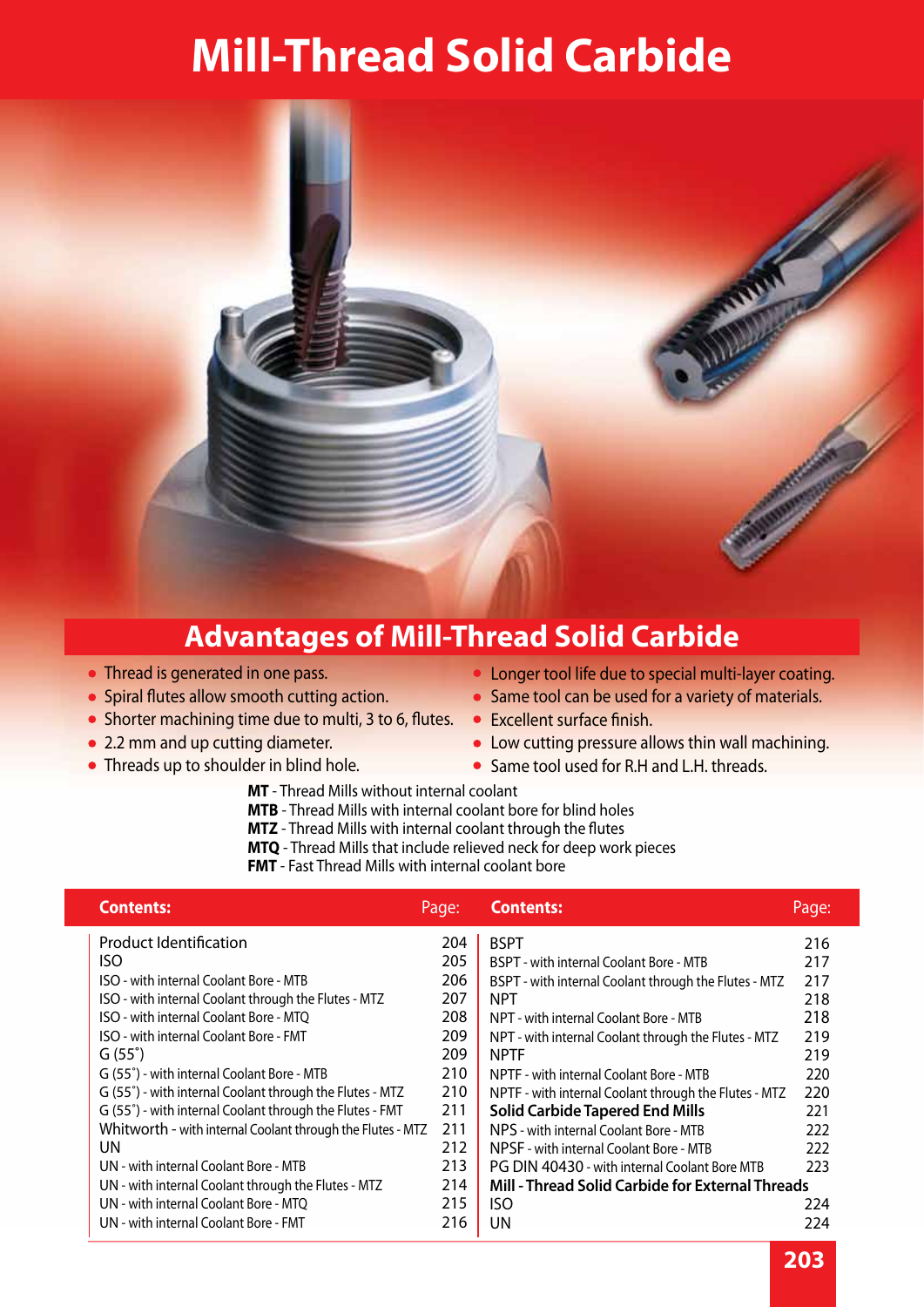

## *Product Identification* **Mill-Thread Solid Carbide Ordering Codes**

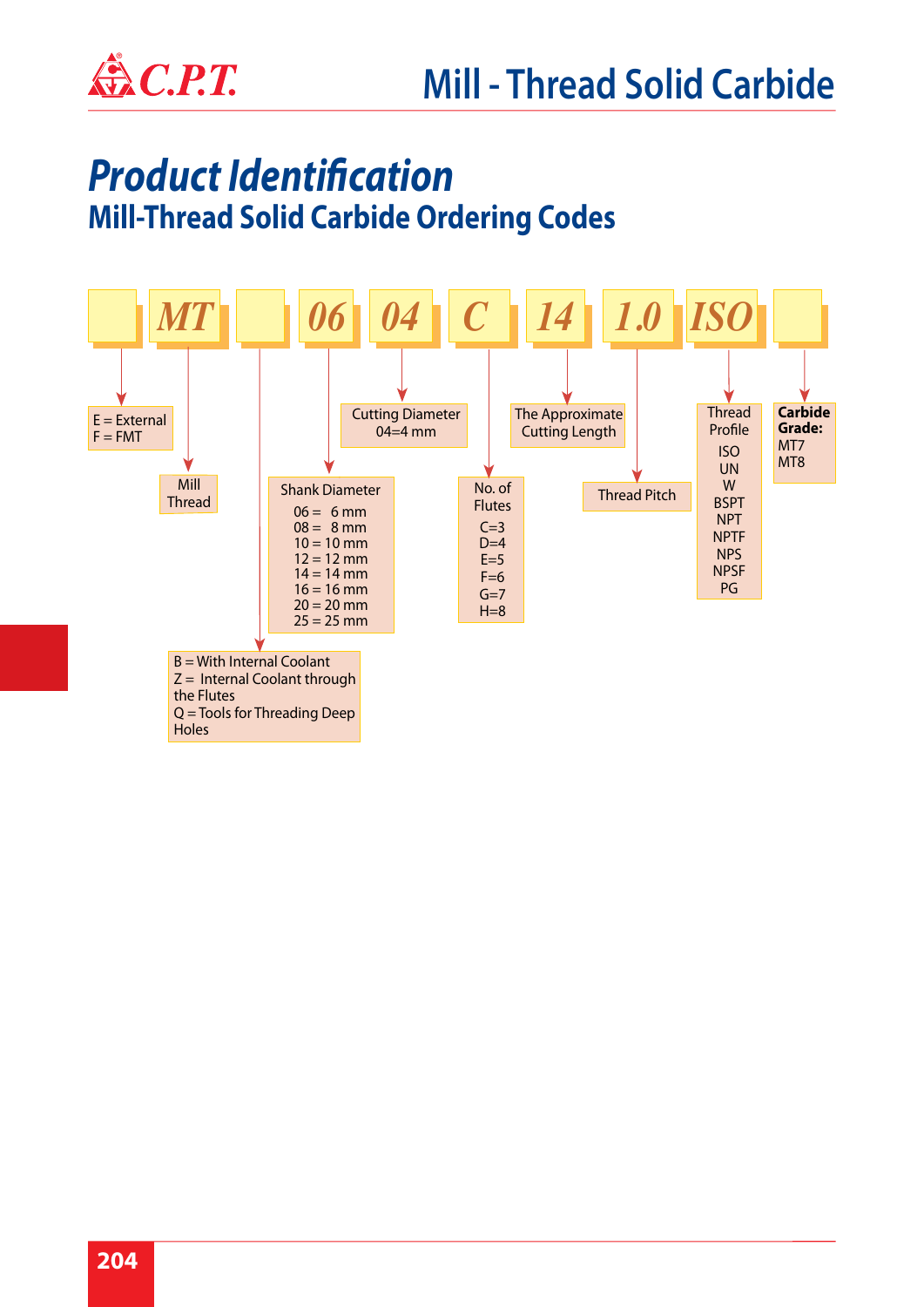

### *ISO* **Tools for Internal thread**





| <b>Pitch</b><br>mm | M<br>coarse     | M<br>fine             | <b>Ordering Code</b> |            | d       | D    | No. of<br><b>Flutes</b>   |      | L   |
|--------------------|-----------------|-----------------------|----------------------|------------|---------|------|---------------------------|------|-----|
| 0.5                | M3              | $\emptyset \geq 4$    | MT06022C5 0.5        | <b>ISO</b> | 6       | 2.2  | 3                         | 5.3  | 58  |
| 0.5                |                 | $\varnothing \geq 5$  | MT06038C10 0.5       | <b>ISO</b> | $\,6$   | 3.8  | $\sqrt{3}$                | 10.3 | 58  |
| 0.7                | M4              | $\varnothing \geq 5$  | MT06031C7 0.7        | <b>ISO</b> | 6       | 3.1  | 3                         | 7.4  | 58  |
| 0.75               |                 | $\emptyset \geq 6$    | MT06045C10 0.75 ISO  |            | $\,6\,$ | 4.5  | $\ensuremath{\mathsf{3}}$ | 10.1 | 58  |
| 0.8                | M <sub>5</sub>  | $\emptyset \geq 6$    | MT06036C9 0.8        | <b>ISO</b> | 6       | 3.6  | 3                         | 9.2  | 58  |
| 1.0                | M <sub>6</sub>  | $\emptyset \geq 7$    | MT0604C10 1.0        | <b>ISO</b> | $\,6$   | 4.0  | $\ensuremath{\mathsf{3}}$ | 10.5 | 58  |
| 1.0                | M6              | $\emptyset \geq 7$    | MT0604C14 1.0        | <b>ISO</b> | 6       | 4.0  | 3                         | 14.5 | 58  |
| 1.0                |                 | $\varnothing \geq 9$  | MT0606C12 1.0        | <b>ISO</b> | $\,6$   | 6.0  | 3                         | 12.5 | 58  |
| 1.0                |                 | $\varnothing \ge 10$  | MT0808D16 1.0        | <b>ISO</b> | 8       | 8.0  | $\overline{4}$            | 16.5 | 64  |
| 1.25               | M <sub>8</sub>  | $\varnothing \ge 10$  | MT0605C14 1.25       | <b>ISO</b> | $\,6\,$ | 5.0  | 3                         | 14.4 | 58  |
| 1.25               | M <sub>8</sub>  | $\varnothing \geq 10$ | MT0605C19 1.25       | <b>ISO</b> | 6       | 5.0  | 3                         | 19.4 | 58  |
| 1.5                | M <sub>10</sub> | $\varnothing \geq 12$ | MT0807C17 1.5        | <b>ISO</b> | 8       | 7.0  | $\sqrt{3}$                | 17.3 | 64  |
| 1.5                | M10             | $\varnothing \geq 12$ | MT0807C24 1.5        | <b>ISO</b> | 8       | 7.0  | 3                         | 24.8 | 76  |
| 1.5                |                 | $\varnothing \geq 14$ | MT1010D21 1.5        | <b>ISO</b> | 10      | 10.0 | $\overline{4}$            | 21.8 | 73  |
| 1.5                |                 | $\varnothing \geq 20$ | MT1616F33 1.5        | <b>ISO</b> | 16      | 16.0 | 6                         | 33.8 | 105 |
| 1.75               | M <sub>12</sub> | $\varnothing \geq 14$ | MT0808C20 1.75       | <b>ISO</b> | 8       | 8.0  | $\ensuremath{\mathsf{3}}$ | 20.1 | 64  |
| 1.75               | M12             | $\varnothing \geq 14$ | MT0808C28 1.75       | <b>ISO</b> | 8       | 8.0  | 3                         | 28.9 | 76  |
| 2.0                | M <sub>16</sub> | $\varnothing \geq 17$ | MT1010C27 2.0        | <b>ISO</b> | 10      | 10.0 | 3                         | 27.0 | 73  |
| 2.0                | M16             | $\varnothing \geq 17$ | MT1010C39 2.0        | <b>ISO</b> | 10      | 10.0 | 3                         | 39.0 | 105 |
| 2.0                |                 | $\varnothing \geq 18$ | MT1212D27 2.0        | <b>ISO</b> | 12      | 12.0 | $\overline{4}$            | 27.0 | 84  |
| 2.0                |                 | $\varnothing \geq 26$ | MT2020F41 2.0        | <b>ISO</b> | 20      | 20.0 | 6                         | 41.0 | 105 |
| 2.5                | M20             | $\varnothing \geq 22$ | MT1414D33 2.5        | <b>ISO</b> | 14      | 14.0 | $\overline{4}$            | 33.8 | 84  |
| 2.5                | M20             | $\varnothing \geq 22$ | MT1414D48 2.5        | <b>ISO</b> | 14      | 14.0 | 4                         | 48.8 | 105 |
| 3.0                | M24             | $\varnothing \geq 25$ | MT1616C40 3.0        | <b>ISO</b> | 16      | 16.0 | 3                         | 40.5 | 105 |
| 3.0                | M24             | $\varnothing \geq 25$ | MT1616C58 3.0        | <b>ISO</b> | 16      | 16.0 | 3                         | 58.5 | 120 |
| 3.0                | M27             | $\varnothing \geq 28$ | MT2020D43 3.0        | <b>ISO</b> | 20      | 20.0 | $\overline{\mathbf{4}}$   | 43.5 | 105 |

Order example: MT 1212D27 2.0 ISO MT7

For thread mills with coolant bore see following pages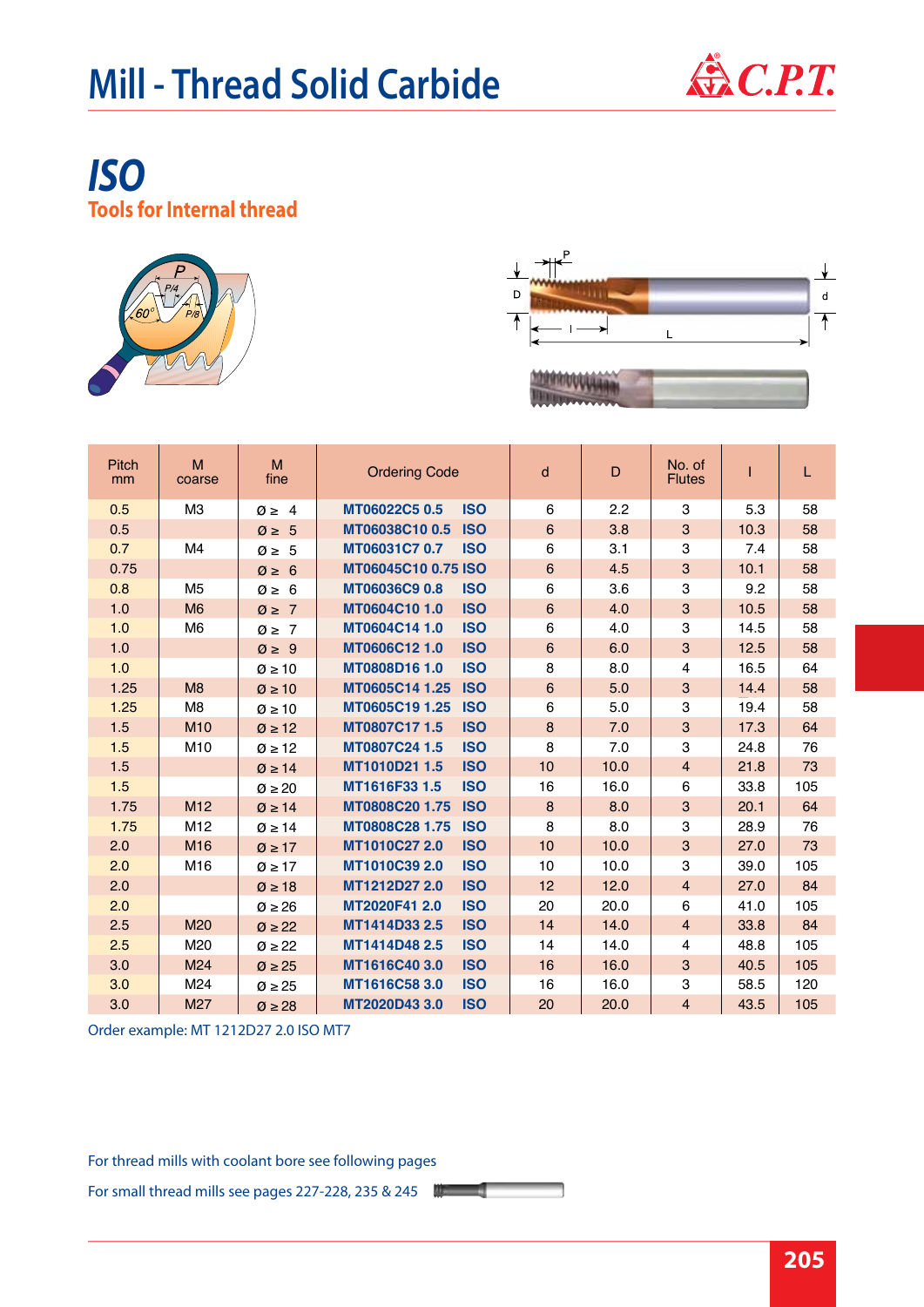

## *ISO* **With internal coolant bore**

**Tools for Internal thread**





| <b>Pitch</b><br>mm | M<br>coarse     | M<br>fine             | <b>Ordering Code</b>                   | d              | D    | No. of<br><b>Flutes</b>   |      | L   |
|--------------------|-----------------|-----------------------|----------------------------------------|----------------|------|---------------------------|------|-----|
| 0.5                |                 | $\varnothing \geq 5$  | MTB06038C10 0.5 ISO                    | 6              | 3.8  | 3                         | 10.3 | 58  |
| 0.7                | M4              | $\varnothing \geq 5$  | MTB06031C7 0.7 ISO                     | $6\phantom{1}$ | 3.1  | 3                         | 7.4  | 58  |
| 0.75               |                 | $\emptyset \geq 6$    | <b>MTB06045C10 0.75 ISO</b>            | 6              | 4.5  | 3                         | 10.1 | 58  |
| 0.75               |                 | $\varnothing \geq 12$ | MTB1010D24 0.75 ISO                    | 10             | 10.0 | $\overline{4}$            | 24.4 | 73  |
| 0.8                | M <sub>5</sub>  | $\emptyset \geq 6$    | MTB06038C9 0.8 ISO                     | 6              | 3.8  | 3                         | 9.2  | 58  |
| 1.0                | M <sub>6</sub>  | $\emptyset \geq 7$    | MTB06046C10 1.0<br><b>ISO</b>          | $\,6$          | 4.6  | 3                         | 10.5 | 58  |
| 1.0                | M <sub>6</sub>  | $\emptyset \geq 7$    | MTB06046C14 1.0<br><b>ISO</b>          | 6              | 4.6  | 3                         | 14.5 | 58  |
| 1.0                |                 | $\varnothing \geq 9$  | MTB0606C12 1.0<br><b>ISO</b>           | $\,6\,$        | 6.0  | 3                         | 12.5 | 58  |
| 1.0                |                 | $\varnothing \geq 10$ | MTB0808D16 1.0<br><b>ISO</b>           | 8              | 8.0  | 4                         | 16.5 | 64  |
| 1.0                |                 | $\varnothing \geq 12$ | MTB1010D24 1.0 ISO                     | 10             | 10.0 | $\overline{4}$            | 24.5 | 73  |
| 1.25               | M <sub>8</sub>  | $\varnothing \geq 10$ | MTB0606C14 1.25 ISO                    | 6              | 6.0  | 3                         | 14.4 | 58  |
| 1.25               | M <sub>8</sub>  | $\varnothing \geq 10$ | MTB0606C19 1.25 ISO                    | $\,6$          | 6.0  | 3                         | 19.4 | 58  |
| 1.5                | M10             | $\varnothing \geq 12$ | MTB08078C17 1.5 ISO                    | 8              | 7.8  | $\ensuremath{\mathsf{3}}$ | 17.0 | 64  |
| 1.5                | M10             | $\varnothing \geq 12$ | MTB08078C24 1.5<br><b>ISO</b>          | 8              | 7.8  | 3                         | 24.8 | 76  |
| 1.5                |                 | $\varnothing \geq 14$ | MTB1010D21 1.5<br><b>ISO</b>           | 10             | 10.0 | $\overline{4}$            | 21.8 | 73  |
| 1.5                |                 | $\varnothing \ge 16$  | <b>MTB1212D26</b><br><b>ISO</b><br>1.5 | 12             | 12.0 | $\overline{4}$            | 26.3 | 84  |
| 1.5                |                 | $\varnothing \geq 20$ | <b>MTB1616F33</b><br>1.5<br><b>ISO</b> | 16             | 16.0 | 6                         | 33.8 | 105 |
| 1.75               | M12             | $\varnothing \geq 12$ | MTB1009C20 1.75 ISO                    | 10             | 9.0  | 3                         | 20.1 | 73  |
| 1.75               | M <sub>12</sub> | $\varnothing \geq 12$ | <b>MTB1009C28</b><br><b>1.75 ISO</b>   | 10             | 9.0  | 3                         | 28.9 | 73  |
| 2.0                | M14             | $\varnothing \geq 15$ | MTB1010C27 2.0 ISO                     | 10             | 10.0 | $\mathbf{3}$              | 27.0 | 73  |
| 2.0                | M16             | $\varnothing \geq 17$ | MTB12118D27 2.0<br><b>ISO</b>          | 12             | 11.8 | $\overline{4}$            | 27.0 | 84  |
| 2.0                | M16             | $\varnothing \geq 17$ | MTB12118D39 2.0<br><b>ISO</b>          | 12             | 11.8 | $\overline{4}$            | 39.0 | 105 |
| 2.0                |                 | $\varnothing \geq 26$ | <b>MTB2020F41</b><br>2.0<br><b>ISO</b> | 20             | 20.0 | 6                         | 41.0 | 105 |
| 2.5                | M20             | $\varnothing \geq 22$ | <b>MTB1615E33</b><br><b>ISO</b><br>2.5 | 16             | 15.0 | 5                         | 33.8 | 105 |
| 2.5                | M20             | $\varnothing \geq 22$ | <b>MTB1615E48</b><br><b>ISO</b><br>2.5 | 16             | 15.0 | 5                         | 48.8 | 105 |
| 3.0                | M24             | $\varnothing \geq 25$ | <b>MTB2018D40</b><br>3.0<br><b>ISO</b> | 20             | 18.0 | $\overline{4}$            | 40.5 | 105 |
| 3.0                | M24             | $\varnothing \geq 25$ | <b>MTB2018D58</b><br>3.0<br><b>ISO</b> | 20             | 18.0 | $\overline{4}$            | 58.5 | 120 |
| 3.0                | M27             | $\varnothing \geq 27$ | <b>MTB2020D43</b><br>3.0<br><b>ISO</b> | 20             | 20.0 | $\overline{4}$            | 43.5 | 105 |

Order example: MTB 08078C17 1.5 ISO MT7

For thread mills with coolant through the flutes see next page

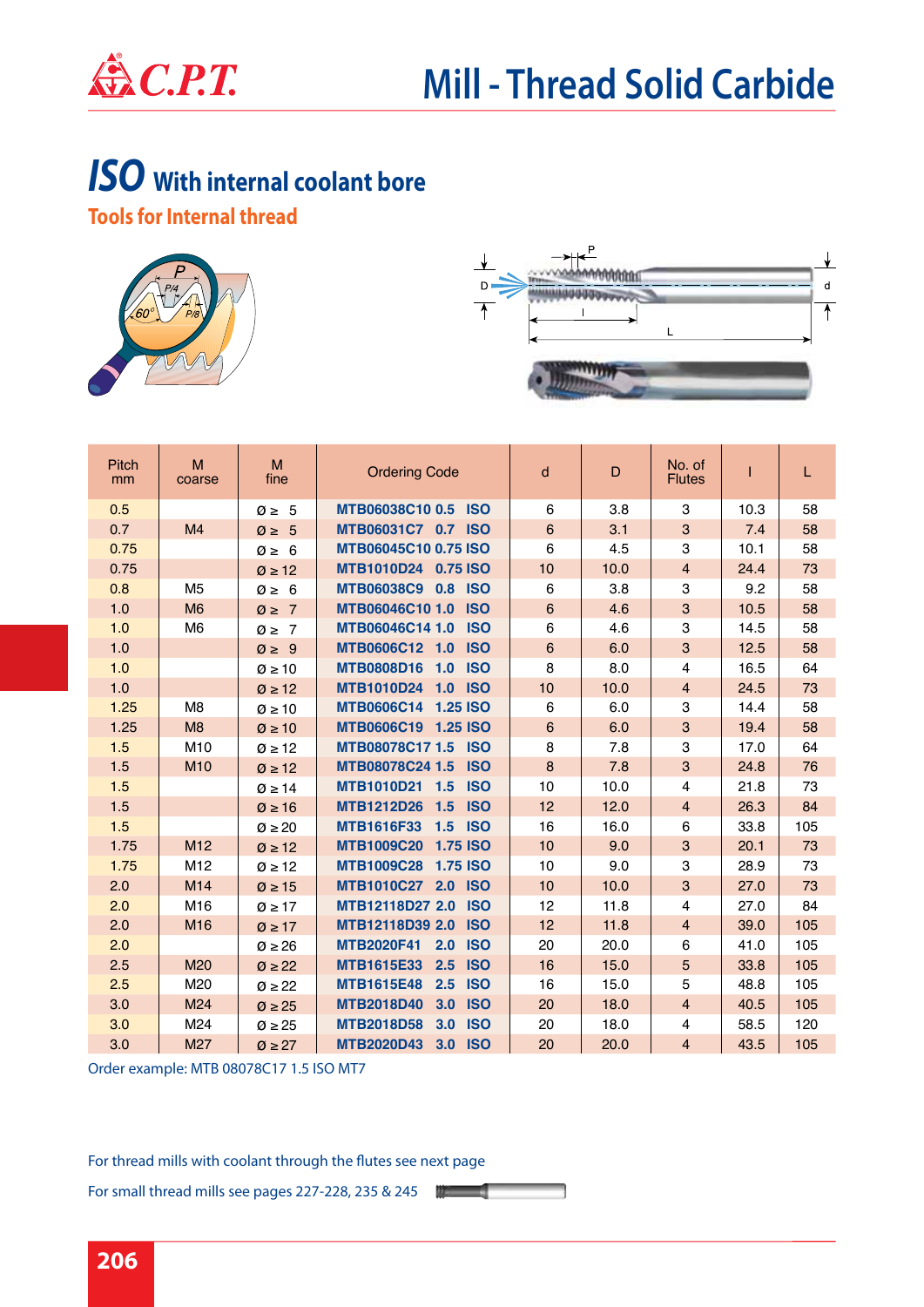

#### *ISO* **With internal coolant through the flutes Tools for Internal Thread**





| <b>Pitch</b><br><sub>mm</sub> | M<br>coarse     | M<br>fine             | <b>Ordering Code</b>                                | d               | D    | No. of<br><b>Flutes</b> |      |     |
|-------------------------------|-----------------|-----------------------|-----------------------------------------------------|-----------------|------|-------------------------|------|-----|
| 1.0                           | M6              | $\emptyset \geq 7$    | MTZ06048C10 1.0<br><b>ISO</b>                       | 6               | 4.8  | 3                       | 10.5 | 58  |
| 1.0                           |                 | $\varnothing \geq 9$  | MTZ0606C12 1.0<br><b>ISO</b>                        | 6               | 6.0  | 3                       | 12.5 | 58  |
| 1.0                           |                 | $\varnothing \geq 10$ | <b>MTZ0808D16</b><br><b>ISO</b><br>1.0              | 8               | 8.0  | 4                       | 16.5 | 64  |
| 1.25                          | M8              | $\varnothing \geq 10$ | <b>MTZ0606C14</b><br><b>1.25 ISO</b>                | 6               | 6.0  | 3                       | 14.4 | 58  |
| 1.25                          | M8              | $\varnothing \geq 10$ | <b>MTZ0606C19</b><br><b>1.25 ISO</b>                | 6               | 6.0  | 3                       | 19.4 | 58  |
| 1.5                           | M <sub>10</sub> | $\varnothing \geq 12$ | MTZ08078C17 1.5 ISO                                 | 8               | 7.8  | 3                       | 17.0 | 64  |
| 1.5                           |                 | $\varnothing \geq 14$ | <b>MTZ1010D21</b><br><b>ISO</b><br>1.5 <sub>1</sub> | 10              | 10.0 | 4                       | 21.8 | 73  |
| 1.5                           |                 | $\varnothing \geq 16$ | <b>MTZ1212D26</b><br>$1.5$ ISO                      | 12 <sup>2</sup> | 12.0 | $\overline{4}$          | 26.3 | 84  |
| 1.5                           |                 | $\varnothing \geq 20$ | <b>MTZ1616E33</b><br>$1.5$ ISO                      | 16              | 16.0 | 5                       | 33.8 | 101 |
| 1.75                          | M12             | $\varnothing \geq 12$ | <b>MTZ1009C20</b><br><b>1.75 ISO</b>                | 10              | 9.0  | 3                       | 20.1 | 73  |
| 1.75                          | M <sub>12</sub> | $\varnothing \geq 12$ | <b>MTZ1009C28</b><br><b>1.75 ISO</b>                | 10              | 9.0  | 3                       | 28.9 | 73  |
| 2.0                           | M14             | $\varnothing \geq 15$ | <b>MTZ1010C27</b><br><b>ISO</b><br>2.0              | 10              | 10.0 | 3                       | 27.0 | 73  |
| 2.0                           | M16             | $\varnothing \geq 17$ | MTZ12118D27 2.0<br><b>ISO</b>                       | 12              | 11.8 | 4                       | 27.0 | 84  |
| 2.5                           | M <sub>20</sub> | $\varnothing \geq 22$ | <b>MTZ1615E33</b><br>2.5<br><b>ISO</b>              | 16              | 15.0 | 5                       | 33.8 | 101 |

Order example: MTZ 08078C17 1.5 ISO MT7

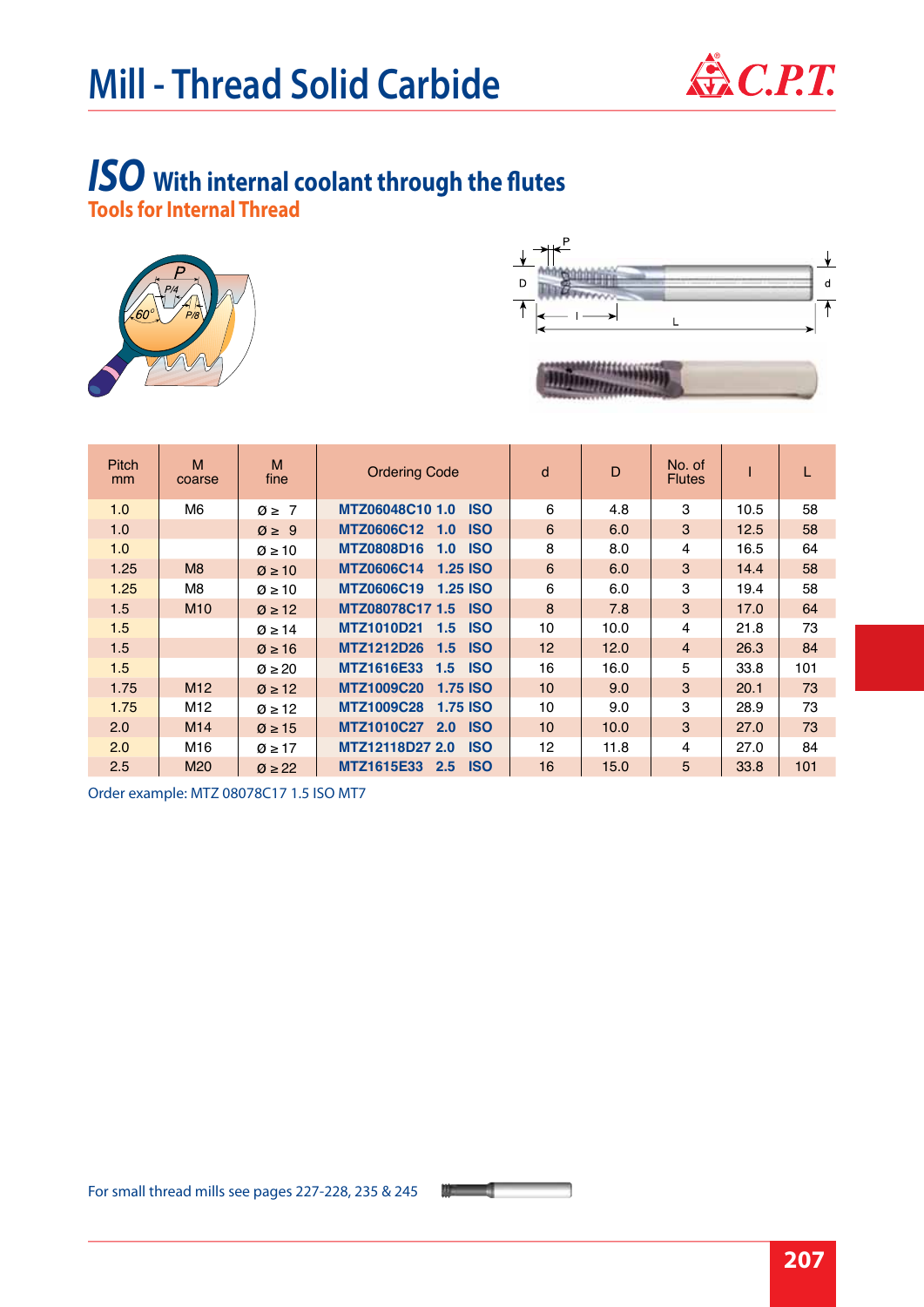

#### *ISO* **With relieved neck and internal coolant bore Tools for Internal Thread**





| <b>Pitch</b><br><b>TPI</b> | M<br>fine             | <b>Ordering Code</b>      | d               | D    | No. of<br><b>Flutes</b> | 1    |      |     |
|----------------------------|-----------------------|---------------------------|-----------------|------|-------------------------|------|------|-----|
| 1.0                        | $\varnothing \geq 12$ | <b>MTQ1010D32 1.0 ISO</b> | 10              | 10.0 | 4                       | 18.0 | 32.0 | 73  |
| 1.0                        | $\varnothing \geq 14$ | <b>MTQ1212D38 1.0 ISO</b> | 12 <sup>2</sup> | 12.0 | $\overline{4}$          | 21.0 | 38.0 | 84  |
| 1.0                        | $\varnothing \geq 18$ | <b>MTQ1616F45 1.0 ISO</b> | 16              | 16.0 | 6                       | 26.0 | 45.0 | 105 |
| 1.5                        | $\varnothing \geq 13$ | <b>MTQ1010D30 1.5 ISO</b> | 10              | 10.0 | $\overline{4}$          | 18.0 | 30.0 | 73  |
| 1.5                        | $\varnothing \geq 15$ | <b>MTQ1212D34 1.5 ISO</b> | 12              | 12.0 | 4                       | 19.5 | 34.5 | 84  |
| 1.5                        | $\varnothing \geq 19$ | <b>MTQ1616F43 1.5 ISO</b> | 16              | 16.0 | 6                       | 25.5 | 43.5 | 105 |
| 1.5                        | $\varnothing \geq 23$ | <b>MTQ2020F60 1.5 ISO</b> | 20              | 20.0 | 6                       | 36.0 | 60.0 | 105 |
| 2.0                        | $\varnothing \geq 16$ | <b>MTQ1212D42 2.0 ISO</b> | 12 <sup>2</sup> | 12.0 | $\overline{4}$          | 24.0 | 42.0 | 84  |
| 2.0                        | $\varnothing \geq 20$ | <b>MTQ1616E45 2.0 ISO</b> | 16              | 16.0 | 5                       | 26.0 | 45.0 | 105 |
| 2.0                        | $\varnothing \geq 24$ | <b>MTQ2020F56 2.0 ISO</b> | 20              | 20.0 | 6                       | 34.0 | 56.0 | 105 |
| 3.0                        | $\varnothing \geq 22$ | <b>MTQ1616D45 3.0 ISO</b> | 16              | 16.0 | 4                       | 30.0 | 45.0 | 105 |
| 3.0                        | $\varnothing \geq 26$ | <b>MTQ2020E54 3.0 ISO</b> | 20              | 20.0 | 5                       | 33.0 | 54.0 | 105 |
| 3.5                        | $\varnothing$ > 26    | <b>MTQ2020D45 3.5 ISO</b> | 20              | 20.0 | 4                       | 28.0 | 45.5 | 105 |
| 4.0                        | $\varnothing \geq 31$ | <b>MTQ2525D64 4.0 ISO</b> | 25              | 25.0 | $\overline{4}$          | 40.0 | 64.0 | 160 |

Order example: MTQ 1010D30 1.5 ISO MT7

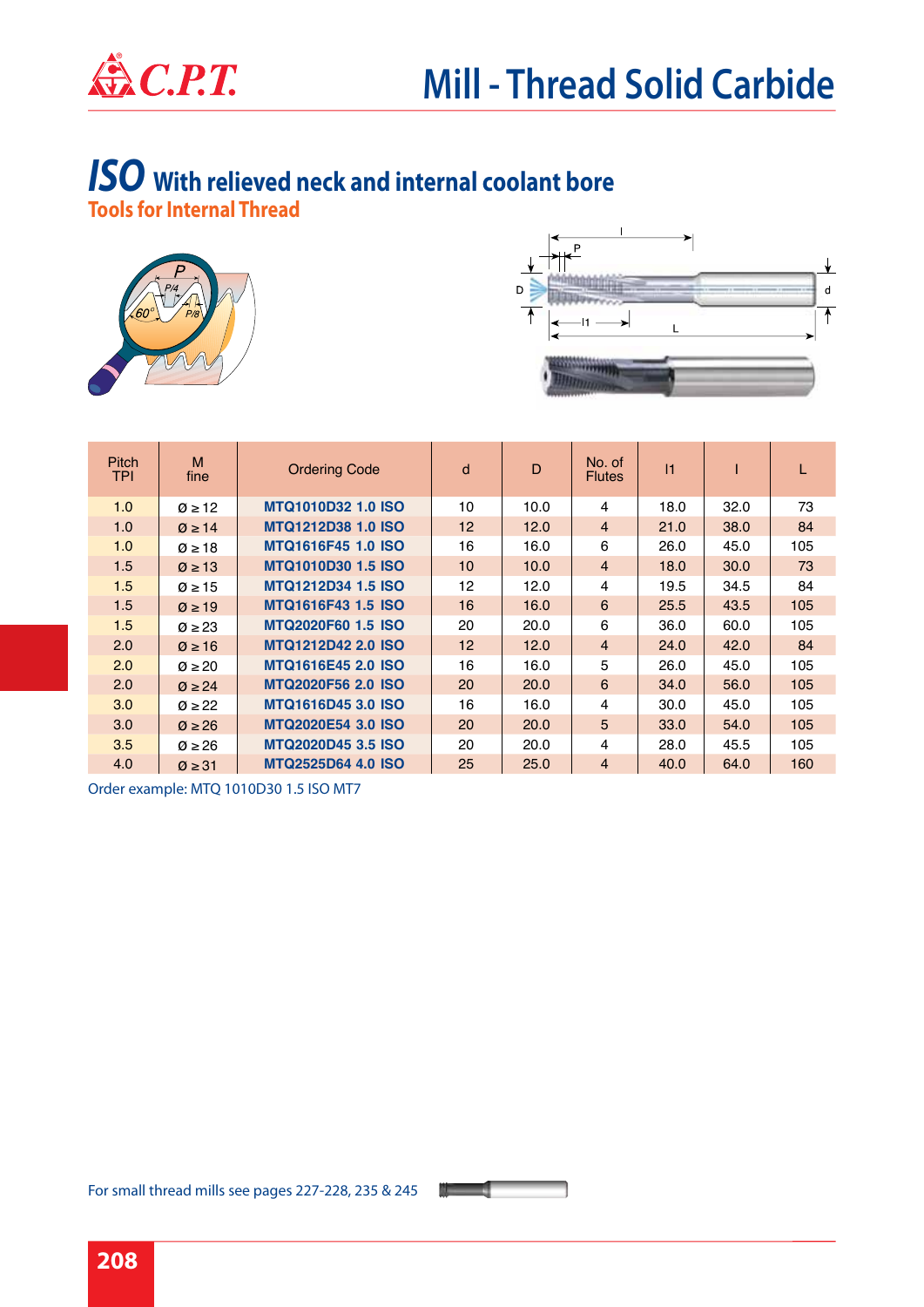

## *ISO* **Fast MT With internal coolant bore**

**Tools for Internal thread**



| Pitch<br>mm | M<br>coarse     | M<br>fine             | <b>Ordering Code</b>                                 | d  | D   | Df   | <b>Flutes</b> |      | lf   |    |
|-------------|-----------------|-----------------------|------------------------------------------------------|----|-----|------|---------------|------|------|----|
| 1.0         | M6              | $\varnothing \geq$    | <b>FMT 08048 F10 1.0</b><br><b>ISO</b>               | 8  | 4.8 | 6.8  | 6             | 10.5 | 11.5 | 64 |
| 1.25        | M <sub>8</sub>  | $\varnothing \geq 10$ | <b>FMT 10064 G14 1.25 ISO</b>                        | 10 | 6.4 | 9.6  |               | 14.4 | 16.0 | 73 |
| 1.5         | M <sub>10</sub> | $\varnothing \geq 12$ | G <sub>17</sub> 1.5<br><b>ISO</b><br><b>FMT 1008</b> | 10 | 8.0 | 9.8  |               | 17.3 | 18.2 | 73 |
| 1.75        | M <sub>12</sub> | $\varnothing \geq 12$ | <b>FMT 12095 G20 1.75 ISO</b>                        | 12 | 9.5 | 11.7 |               | 20.1 | 21.2 | 84 |

Order example: FMT 1008 G17 1.5 ISO MT8

# *G* **(55º) BSF, BSP**

**Same Tool for Internal and External Thread** 





| <b>Pitch</b><br><b>TPI</b> | Standard     | <b>Ordering Code</b> | d  | D    | No. of<br><b>Flutes</b> |      |     |
|----------------------------|--------------|----------------------|----|------|-------------------------|------|-----|
| 28                         | G1/16-G1/8   | <b>MT0606C9 28 W</b> | 6  | 6.0  | 3                       | 9.5  | 58  |
| 19                         | $G1/4 - 3/8$ | MT0808C14 19 W       | 8  | 8.0  | 3                       | 14.0 | 64  |
| 14                         | $G1/2-7/8$   | MT1212D19 14 W       | 12 | 12.0 | 4                       | 19.0 | 84  |
| 14                         | $G1/2-7/8$   | MT1212D26 14 W       | 12 | 12.0 | $\overline{4}$          | 26.3 | 84  |
| 11                         | $G \geq 1$   | MT1212C24 11 W       | 12 | 12.0 | 3                       | 24.2 | 84  |
| 11                         | $G \geq 1$   | MT1616D38 11 W       | 16 | 16.0 | $\overline{4}$          | 38.1 | 105 |
| 11                         | $G \geq 1$   | MT2020E47 11 W       | 20 | 20.0 | 5                       | 47.3 | 105 |

Order example: MT 1212D19 14 W MT7

For small thread mills see pages 231, 234 & 247

For thread mills with coolant see next page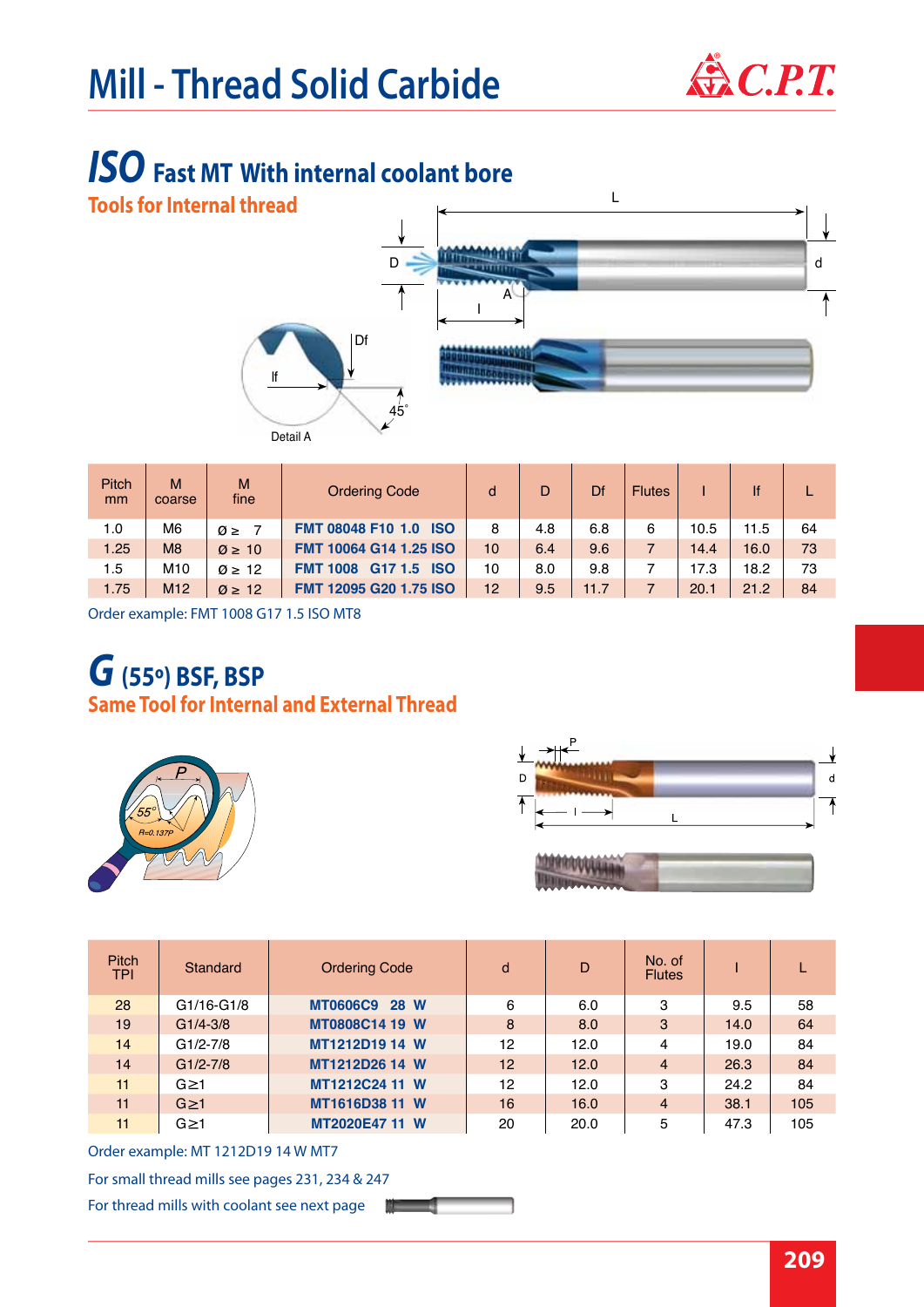

## *G* **(55º) BSF, BSP With internal coolant bore**

**Same Tool for Internal and External Thread** 





| <b>Pitch</b><br><b>TPI</b> | Standard     | <b>Ordering Code</b>            | d  | D    | No. of<br><b>Flutes</b> |      |     |
|----------------------------|--------------|---------------------------------|----|------|-------------------------|------|-----|
| 28                         | G1/8         | <b>MTB08078C14 28W</b>          | 8  | 7.8  | 3                       | 14.1 | 64  |
| 19                         | $G1/4 - 3/8$ | <b>MTB1010D16</b><br><b>19W</b> | 10 | 10.0 | $\overline{4}$          | 16.7 | 73  |
| 14                         | G1/2-7/8     | <b>MTB1616E26</b><br><b>14W</b> | 16 | 16.0 | 5                       | 26.3 | 105 |
| 11                         | $G \geq 1$   | MTB1616D38 11W                  | 16 | 16.0 | $\overline{4}$          | 38.1 | 105 |
| 11                         | $G \geq 1$   | <b>MTB2020E47</b><br>11W        | 20 | 20.0 | 5                       | 47.3 | 105 |

Order example: MTB 1010D16 19 W MT7

For small thread mills see pages 231, 234 & 247

### **Same Tool for Internal and External Thread**  *G 55º* **BSF, BSP With internal coolant through the flutes**





| <b>Pitch</b><br><b>TPI</b> | Standard     | <b>Ordering Code</b>     | d  | D    | No. of<br><b>Flutes</b> |      |     |
|----------------------------|--------------|--------------------------|----|------|-------------------------|------|-----|
| 28                         | G1/8         | MTZ08078C14 28W          | 8  | 7.8  | 3                       | 14.1 | 64  |
| 19                         | $G1/4 - 3/8$ | <b>MTZ1010D16</b><br>19W | 10 | 10.0 | $\overline{4}$          | 16.7 | 73  |
| 14                         | $G1/2-7/8$   | <b>MTZ1616E26</b><br>14W | 16 | 16.0 | 5                       | 26.3 | 101 |
| 11                         | $G \geq 1$   | <b>MTZ1616D38</b><br>11W | 16 | 16.0 | 4                       | 38.1 | 101 |

Order example: MTZ 08078C14 28 W MT7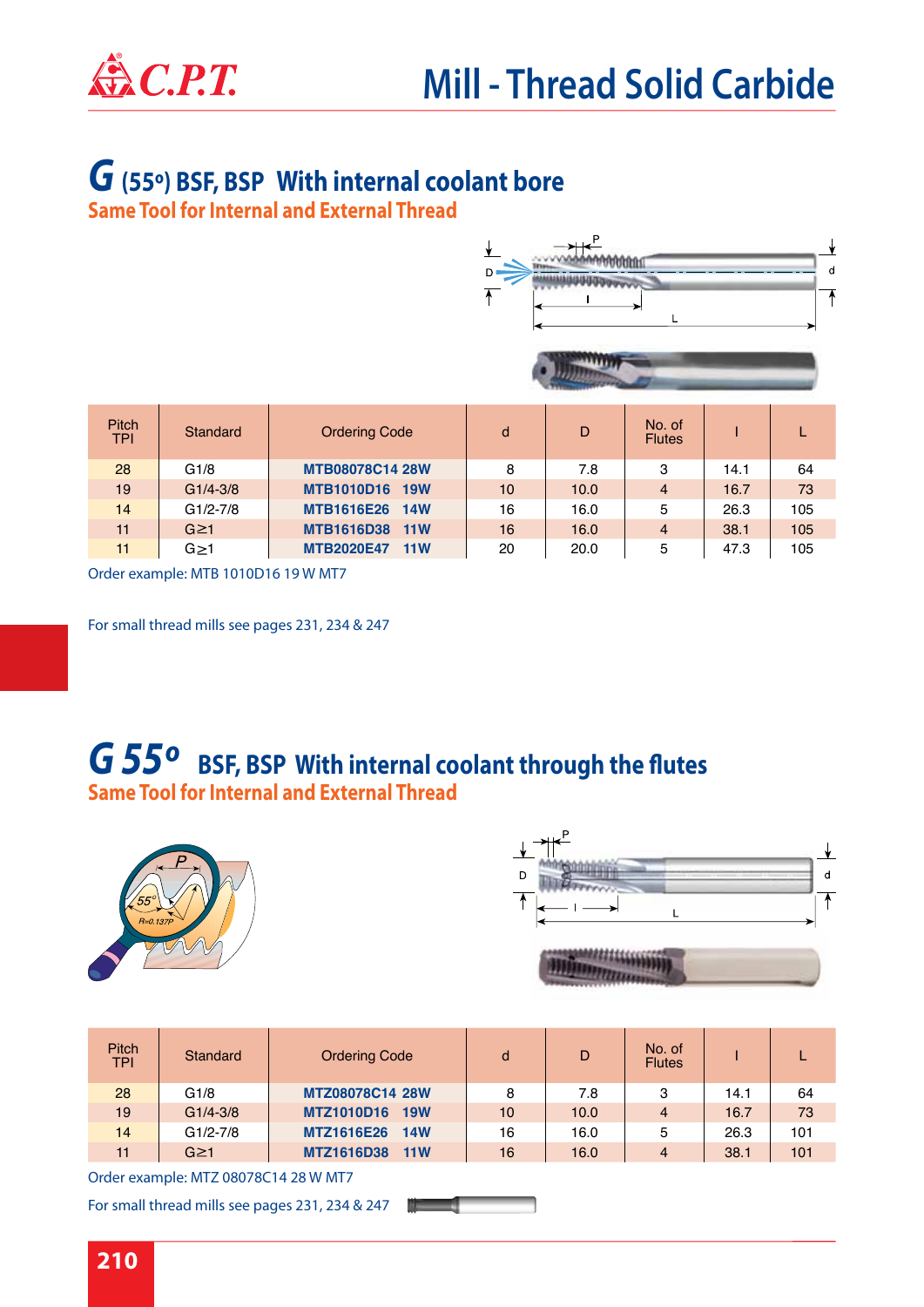

## *G 55º* **Fast MT With internal coolant bore**

**Same Tool for Internal and External Thread** 



| <b>Pitch</b><br><b>TPI</b> | Standard     | <b>Ordering Code</b>     | d  | D    | No. of<br><b>Flutes</b> |      |     |
|----------------------------|--------------|--------------------------|----|------|-------------------------|------|-----|
| 28                         | G1/8         | <b>FMT08078H14 28W</b>   | 8  | 7.8  | 8                       | 14.1 | 64  |
| 19                         | $G1/4 - 3/8$ | <b>FMT1010G16 19W</b>    | 10 | 10.0 |                         | 16.7 | 73  |
| 14                         | $G1/2-7/8$   | <b>FMT1616H26</b><br>14W | 14 | 14.0 | 8                       | 26.3 | 84  |
| 11                         | $G \geq 1$   | <b>FMT1616H38</b><br>11W | 16 | 16.0 | 8                       | 38.1 | 105 |

Order example: FMT 1616 H38 11W MT8

\* Without cutting chamfer

### **Same Tool for Internal and External Thread**  *Whitworth* **BSW With internal coolant through the flutes**





| ,,,,,,,,,,,,,,,,, |  |  |
|-------------------|--|--|
|                   |  |  |
|                   |  |  |
|                   |  |  |

| <b>Pitch</b><br><b>TPI</b> | Standard | <b>Ordering Code</b> | d  | D    | No. of<br><b>Flutes</b> |      |    |
|----------------------------|----------|----------------------|----|------|-------------------------|------|----|
| $*20$                      | 1/4      | MTZ06046C12 20W      | 6  | 4.6  | 3                       | 12.1 | 58 |
| 18                         | 5/16     | MTZ06053C14 18W      | 6  | 5.3  | 3                       | 14.8 | 58 |
| 16                         | 3/8      | MTZ08064C16 16W      | 8  | 6.8  | 3                       | 16.7 | 64 |
| 16                         | 1/2      | MTZ10092D24 16W      | 10 | 9.2  | $\overline{4}$          | 24.6 | 73 |
| 14                         | 7/16     | MTZ08078D20 14W      | 8  | 7.8  | 4                       | 20.9 | 64 |
| 12 <sup>1</sup>            | 1/2      | MTZ10086D24 12W      | 10 | 8.6  | $\overline{4}$          | 24.4 | 73 |
| 11                         | 5/8      | MTZ12109D28 11W      | 12 | 10.9 | 4                       | 28.9 | 84 |

Order example: MTZ 08064C16 16 W MT7

\* Cutter without coolant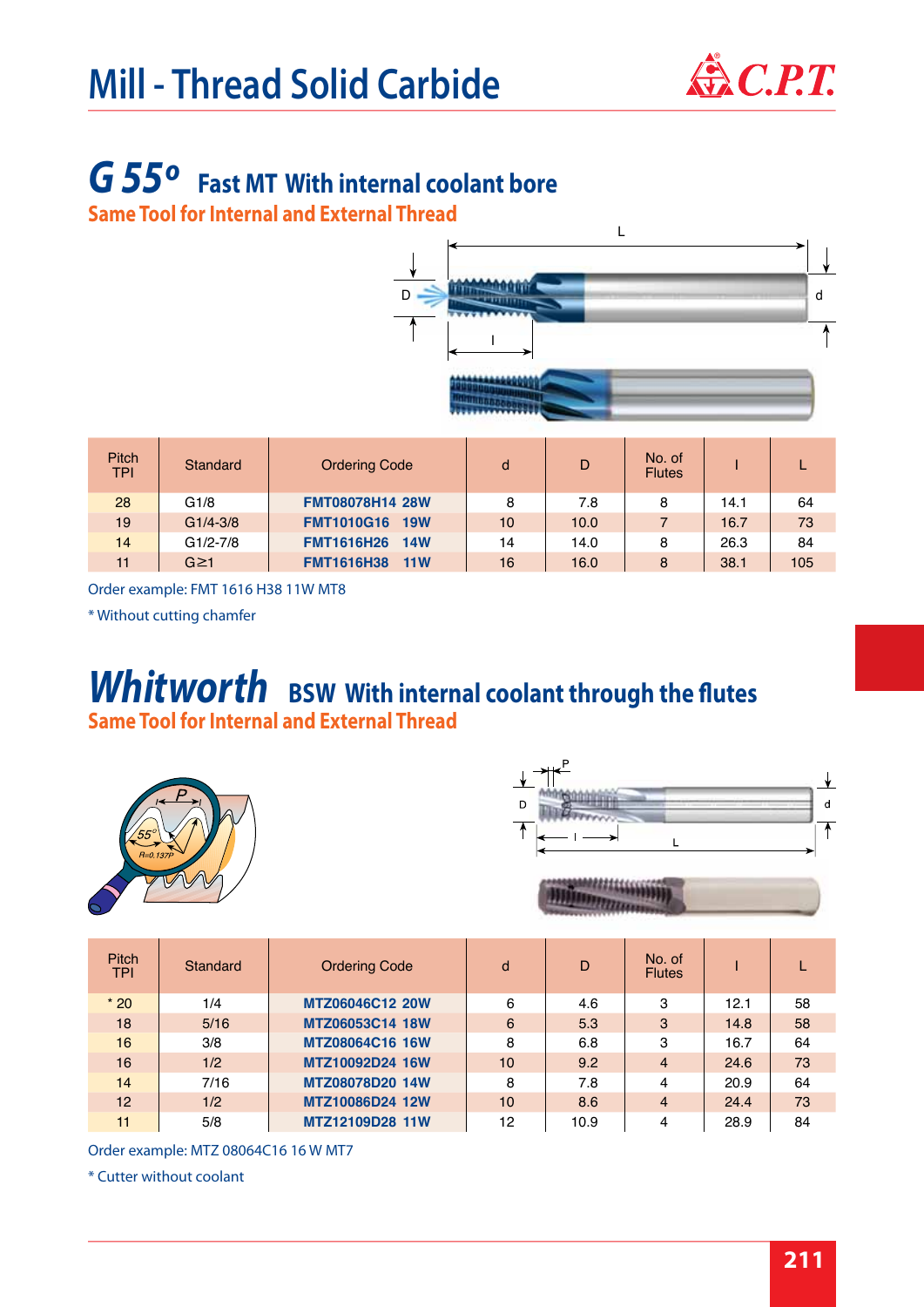

### **Tools for Internal Thread** *UN*





| Pitch<br><b>TPI</b> | <b>UNC</b>          | <b>UNF</b>    | <b>UNEF</b>         | <b>Ordering Code</b>            | d                | D    | No. of<br><b>Flutes</b> |      | L   |
|---------------------|---------------------|---------------|---------------------|---------------------------------|------------------|------|-------------------------|------|-----|
| 40                  | 5                   |               |                     | <b>MT06025C6</b><br><b>40UN</b> | 6                | 2.5  | 3                       | 6.0  | 58  |
| 32                  | 8                   | 10            | 12                  | <b>MT06032C6</b><br><b>32UN</b> | $\,6$            | 3.2  | 3                       | 6.8  | 58  |
| 28                  |                     | 1/4           |                     | <b>MT0604C11</b><br><b>28UN</b> | 6                | 4.0  | 3                       | 11.3 | 58  |
| 28                  |                     |               | $7/16 - 1/2$        | <b>MT0606C14</b><br><b>28UN</b> | $\,6$            | 6.0  | $\mathbf{3}$            | 14.1 | 58  |
| 24                  |                     | 5/16          |                     | <b>MT0605C14</b><br><b>24UN</b> | 6                | 5.0  | 3                       | 14.3 | 58  |
| 24                  |                     | 3/8           | $9/16 - 5/8$        | <b>MT0807C21</b><br><b>24UN</b> | $\bf 8$          | 7.0  | 3                       | 20.6 | 64  |
| 20                  | 1/4                 |               |                     | <b>MT06045C12 20UN</b>          | 6                | 4.5  | 3                       | 12.1 | 58  |
| 20                  |                     | $7/16 - 1/2$  |                     | <b>MT0807C21</b><br><b>20UN</b> | 8                | 7.0  | 3                       | 21.0 | 64  |
| 20                  |                     |               | $3/4 - 1$           | MT1212E27<br><b>20UN</b>        | 12               | 12.0 | 5                       | 27.3 | 84  |
| 18                  | 5/16                |               |                     | <b>MT0605C14</b><br><b>18UN</b> | $6\phantom{1}6$  | 5.0  | 3                       | 14.8 | 58  |
| 18                  |                     | $9/16 - 5/8$  | $1^{1/8} - 1^{5/8}$ | <b>MT1010D26</b><br><b>18UN</b> | 10               | 10.0 | 4                       | 26.1 | 73  |
| 16                  | 3/8                 |               |                     | <b>MT0606C16</b><br><b>16UN</b> | 6                | 6.0  | 3                       | 16.7 | 58  |
| 16                  |                     | 3/4           |                     | MT1212D31<br><b>16UN</b>        | 12               | 12.0 | $\overline{4}$          | 31.0 | 84  |
| 14                  | 7/16                |               |                     | <b>MT0807C20</b><br><b>14UN</b> | 8                | 7.0  | 3                       | 20.9 | 64  |
| 14                  |                     | 7/8           |                     | MT1615E37<br><b>14UN</b>        | 16               | 15.0 | 5                       | 37.2 | 105 |
| 13                  | 1/2                 |               |                     | <b>MT0808C22</b><br><b>13UN</b> | $\boldsymbol{8}$ | 8.0  | 3                       | 22.5 | 64  |
| 12                  | 9/16                |               |                     | <b>MT1010C26</b><br><b>12UN</b> | 10               | 10.0 | 3                       | 26.5 | 73  |
| 12                  |                     | $1 - 1^{1/2}$ |                     | MT1616E41<br><b>12UN</b>        | 16               | 16.0 | 5                       | 41.3 | 105 |
| 11                  | 5/8                 |               |                     | <b>MT1010C28</b><br><b>11UN</b> | 10               | 10.0 | 3                       | 28.9 | 73  |
| 10                  | 3/4                 |               |                     | MT1212C34<br><b>10UN</b>        | 12               | 12.0 | $\mathbf{3}$            | 34.3 | 84  |
| 9                   | 7/8                 |               |                     | MT1615C38<br>9UN                | 16               | 15.0 | 3                       | 38.1 | 105 |
| $\bf8$              | 1                   |               |                     | MT1616C42<br>8UN                | 16               | 16.0 | 3                       | 42.9 | 105 |
| $\overline{7}$      | $1^{1/8} - 1^{1/4}$ |               |                     | <b>MT2020D45</b><br><b>7UN</b>  | 20               | 20.0 | $\overline{4}$          | 45.3 | 105 |

 $\mathbf{u}$  and  $\mathbf{u}$ 

Order example: MT 1615 E37 14 UN MT7

For thread mills with coolant bore see following pages

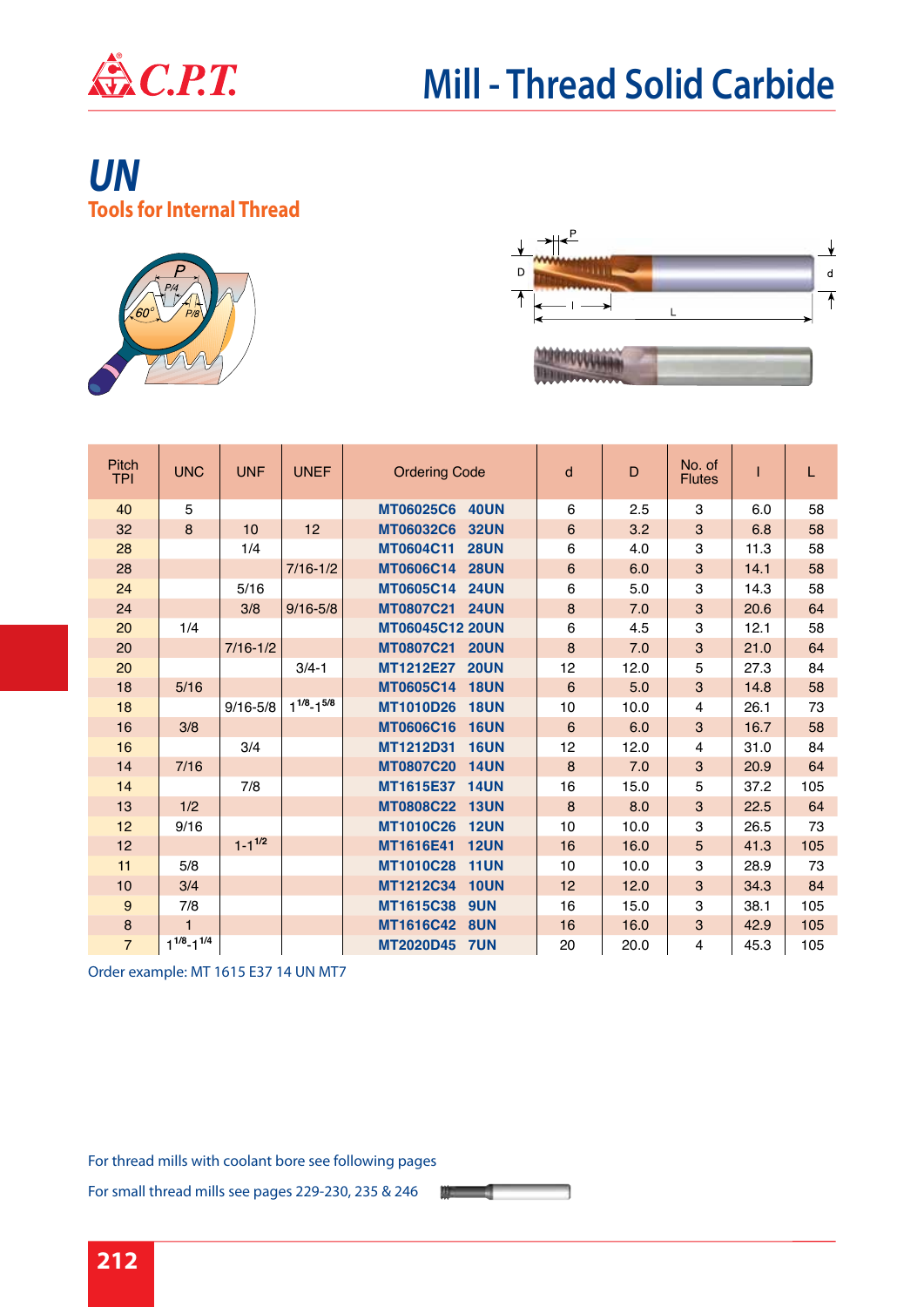

## *UN* **With internal coolant bore**

**Tools for Internal Thread**





| Pitch<br><b>TPI</b> | <b>UNC</b>          | <b>UNF</b>    | <b>UNEF</b>         | <b>Ordering Code</b>              | d                | D    | No. of<br><b>Flutes</b> |      | L   |
|---------------------|---------------------|---------------|---------------------|-----------------------------------|------------------|------|-------------------------|------|-----|
| 32                  | 8                   | 10            | 12                  | MTB06032C6 32 UN                  | 6                | 3.2  | 3                       | 6.8  | 58  |
| 32                  |                     |               | 5/16                | MTB0606C14 32 UN                  | $6\phantom{1}6$  | 6.0  | 3                       | 14.7 | 58  |
| 32                  |                     |               | 3/8                 | MTB0808D18 32 UN                  | 8                | 8.0  | $\overline{4}$          | 18.7 | 64  |
| 28                  |                     | 1/4           |                     | <b>MTB0605C11</b><br><b>28 UN</b> | $6\phantom{1}6$  | 5.0  | 3                       | 11.3 | 58  |
| 28                  |                     |               | $7/16 - 1/2$        | MTB0606C14 28 UN                  | 6                | 6.0  | 3                       | 14.1 | 58  |
| 24                  |                     | 5/16          |                     | <b>MTB08066C14 24 UN</b>          | $\bf 8$          | 6.6  | 3                       | 14.3 | 64  |
| 24                  |                     | 3/8           | $9/16 - 5/8$        | MTB0808D21 24 UN                  | 8                | 8.0  | $\overline{4}$          | 20.6 | 64  |
| 20                  | 1/4                 |               |                     | <b>MTB06047C12 20 UN</b>          | $6\phantom{1}6$  | 4.7  | 3                       | 12.1 | 58  |
| 20                  |                     | 7/16          |                     | MTB0808C21 20 UN                  | 8                | 8.0  | 3                       | 21.0 | 64  |
| 20                  |                     | 1/2           |                     | MTB1010D22 20 UN                  | 10               | 10.0 | $\overline{4}$          | 22.3 | 73  |
| 20                  |                     |               | $3/4 - 1$           | MTB1212E27 20 UN                  | 12               | 12.0 | 5                       | 27.3 | 84  |
| 18                  | 5/16                |               |                     | <b>MTB06056C14 18 UN</b>          | 6                | 5.6  | 3                       | 14.8 | 58  |
| 18                  |                     | $9/16 - 5/8$  | $1^{1/8} - 1^{5/8}$ | <b>MTB12113D26 18 UN</b>          | 12               | 11.3 | $\overline{4}$          | 26.1 | 84  |
| 16                  | 3/8                 |               |                     | <b>MTB08067C16 16 UN</b>          | $\boldsymbol{8}$ | 6.7  | 3                       | 16.7 | 64  |
| 16                  |                     | 3/4           |                     | MTB1212D31 16 UN                  | 12               | 12.0 | $\overline{4}$          | 31.0 | 84  |
| 14                  | 7/16                |               |                     | <b>MTB08077C20 14 UN</b>          | 8                | 7.7  | 3                       | 20.9 | 64  |
| 14                  |                     | 7/8           |                     | MTB1616E37 14 UN                  | 16               | 16.0 | 5                       | 37.2 | 105 |
| 13                  | 1/2                 |               |                     | <b>MTB10092C22 13 UN</b>          | 10               | 9.2  | 3                       | 22.5 | 73  |
| 12                  | 9/16                |               |                     | <b>MTB12105C26 12 UN</b>          | 12               | 10.5 | 3                       | 26.5 | 84  |
| 12                  |                     | $1 - 1^{1/2}$ |                     | MTB1616E41 12 UN                  | 16               | 16.0 | 5                       | 41.3 | 105 |
| 11                  | 5/8                 |               |                     | <b>MTB12114C28 11 UN</b>          | 12               | 11.4 | 3                       | 28.9 | 84  |
| 10                  | 3/4                 |               |                     | <b>MTB16144D34 10 UN</b>          | 16               | 14.4 | $\overline{4}$          | 34.3 | 105 |
| $\boldsymbol{9}$    | 7/8                 |               |                     | <b>MTB1616C38</b><br><b>9 UN</b>  | 16               | 16.0 | 3                       | 38.1 | 105 |
| $\bf8$              | $\mathbf{1}$        |               |                     | MTB20195D42<br><b>8 UN</b>        | 20               | 19.5 | $\overline{4}$          | 42.9 | 105 |
| $\overline{7}$      | $1^{1/8} - 1^{1/4}$ |               |                     | <b>MTB2020D45</b><br><b>7 UN</b>  | 20               | 20.0 | 4                       | 45.3 | 105 |

Order example: MTB 1212D31 16 UN MT7

For thread mills with coolant through the flutes see next page

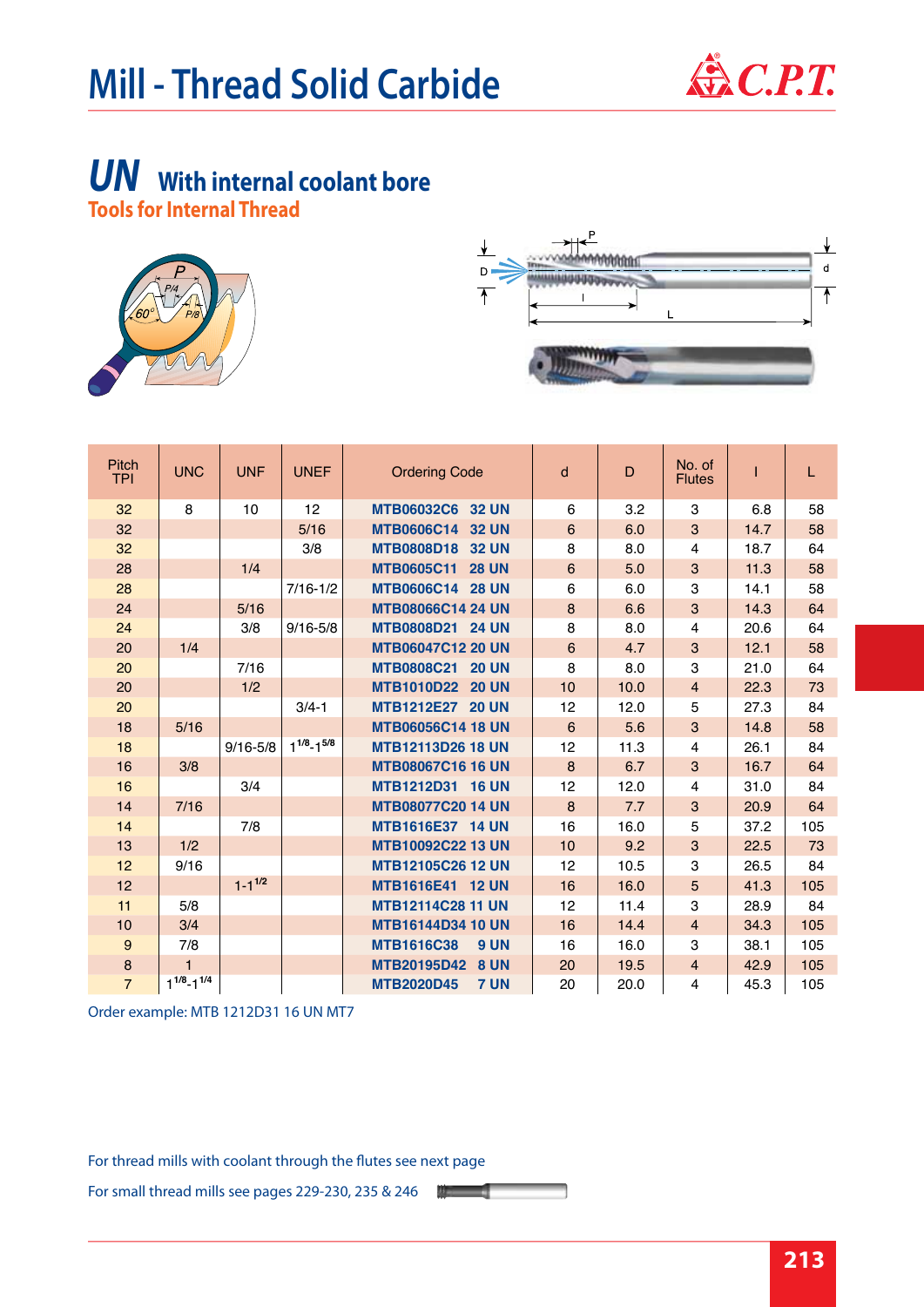

#### **Tools for Internal Thread**  *UN* **With internal coolant through the flutes**





| <b>Pitch</b><br><b>TPI</b> | <b>UNC</b> | <b>UNF</b>   | <b>UNEF</b>         | <b>Ordering Code</b>              | d  | D    | No. of<br><b>Flutes</b> |      | L   |
|----------------------------|------------|--------------|---------------------|-----------------------------------|----|------|-------------------------|------|-----|
| 28                         |            | 1/4          |                     | <b>MTZ0605C11</b><br><b>28 UN</b> | 6  | 5.0  | 3                       | 11.3 | 58  |
| 28                         |            |              | $7/16 - 1/2$        | <b>MTZ0606C14</b><br><b>28 UN</b> | 6  | 6.0  | 3                       | 14.1 | 58  |
| 24                         |            | 5/16         |                     | <b>MTZ08066C14 24 UN</b>          | 8  | 6.6  | 3                       | 14.3 | 64  |
| 24                         |            | 3/8          | $9/16 - 5/8$        | <b>MTZ0808D21</b><br><b>24 UN</b> | 8  | 8.0  | $\overline{4}$          | 20.6 | 64  |
| 20                         |            | 7/16         |                     | <b>MTZ0808C21</b><br><b>20 UN</b> | 8  | 8.0  | 3                       | 21.0 | 64  |
| 20                         |            | 1/2          |                     | MTZ1010D22 20 UN                  | 10 | 10.0 | $\overline{4}$          | 22.3 | 73  |
| 20                         |            |              | $3/4 - 1$           | MTZ1212E27 20 UN                  | 12 | 12.0 | 5                       | 27.3 | 84  |
| 18                         | 5/16       |              |                     | <b>MTZ06056C14 18 UN</b>          | 6  | 5.6  | 3                       | 14.8 | 58  |
| 18                         |            | $9/16 - 5/8$ | $1^{1/8} - 1^{5/8}$ | <b>MTZ12113D26 18 UN</b>          | 12 | 11.3 | 4                       | 26.1 | 84  |
| 16                         | 3/8        |              |                     | <b>MTZ08067C16 16 UN</b>          | 8  | 6.7  | 3                       | 16.7 | 64  |
| 16                         |            | 3/4          |                     | MTZ1212D31 16 UN                  | 12 | 12.0 | 4                       | 31.0 | 84  |
| 14                         | 7/16       |              |                     | <b>MTZ08077C20 14 UN</b>          | 8  | 7.7  | 3                       | 20.9 | 64  |
| 14                         |            | 7/8          |                     | MTZ1616E37 14 UN                  | 16 | 16.0 | 5                       | 37.2 | 101 |
| 13                         | 1/2        |              |                     | MTZ10092C22 13 UN                 | 10 | 9.2  | 3                       | 22.5 | 73  |
| 12                         | 9/16       |              |                     | <b>MTZ12105C26 12 UN</b>          | 12 | 10.5 | 3                       | 26.5 | 84  |
| 11                         | 5/8        |              |                     | <b>MTZ12114C28 11 UN</b>          | 12 | 11.4 | 3                       | 28.9 | 84  |
| 10                         | 3/4        |              |                     | <b>MTZ16144D34 10 UN</b>          | 16 | 14.4 | 4                       | 34.3 | 101 |

Order example: MTZ 0808D21 24 UN MT7

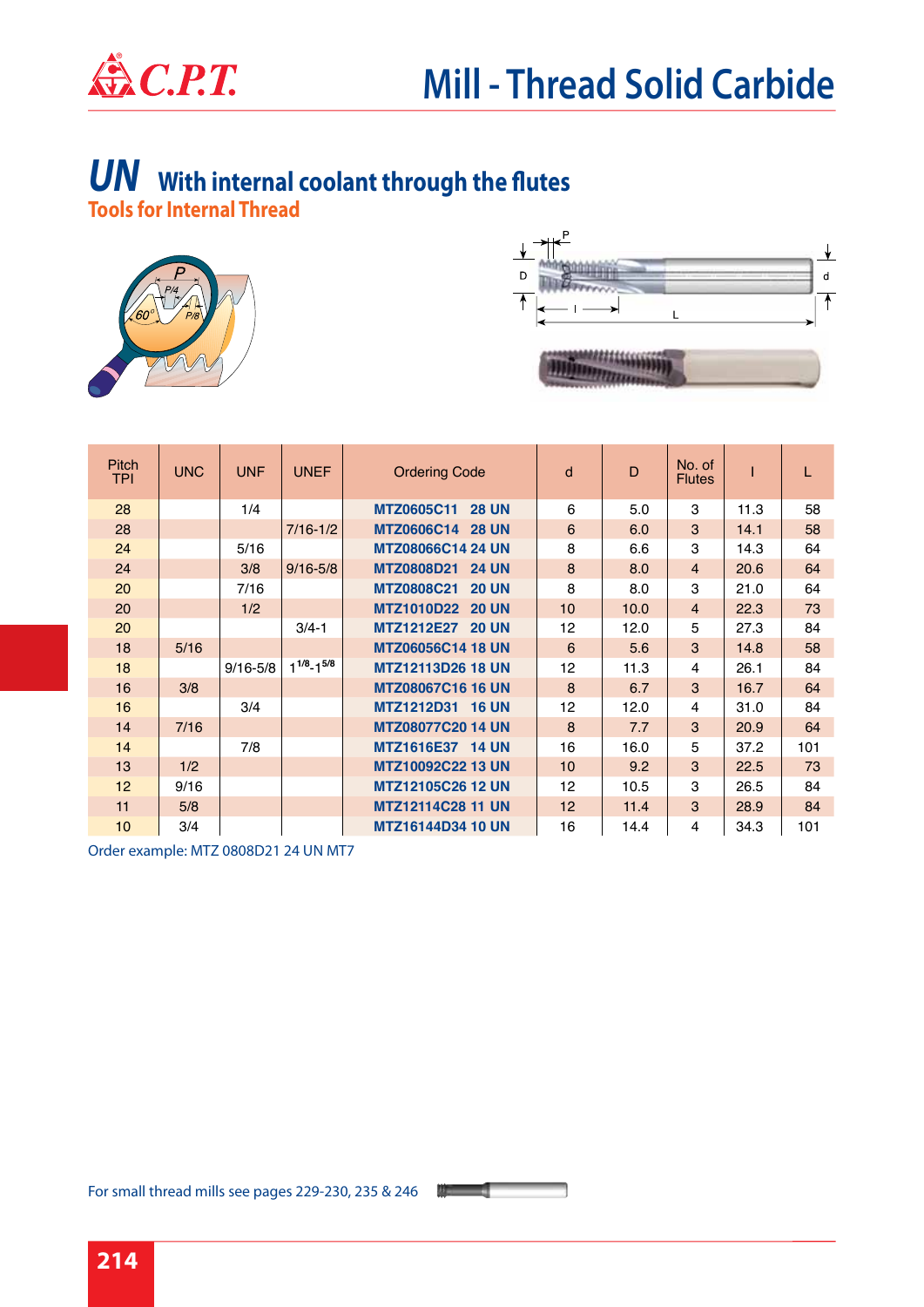# **Mill - Thread Solid Carbide**



#### **Tools for Internal Thread**  *UN* **With relieved neck and internal coolant bore**





| <b>Pitch</b><br><b>TPI</b> | <b>Thread</b><br><b>SIZE</b> | <b>Ordering Code</b>    | d  | $\mathsf{D}$ | No. of<br><b>Flutes</b> | $\vert$ 1 |      |     |
|----------------------------|------------------------------|-------------------------|----|--------------|-------------------------|-----------|------|-----|
| 20                         | $\varnothing \geq 12$        | <b>MTQ1010D30 20 UN</b> | 10 | 10.0         | 4                       | 17.8      | 30.5 | 73  |
| 20                         | $\varnothing \geq 14$        | <b>MTQ1212E35 20 UN</b> | 12 | 12.0         | 5                       | 20.3      | 35.6 | 84  |
| 20                         | $\varnothing \geq 18$        | <b>MTQ1616F43 20 UN</b> | 16 | 16.0         | 6                       | 25.4      | 43.2 | 105 |
| 18                         | $\varnothing \geq 15$        | <b>MTQ1212D35 18 UN</b> | 12 | 12.0         | $\overline{4}$          | 19.7      | 35.3 | 84  |
| 16                         | $\varnothing \geq 15$        | <b>MTQ1212D35 16 UN</b> | 12 | 12.0         | 4                       | 20.7      | 35.0 | 84  |
| 16                         | $\varnothing \geq 19$        | <b>MTQ1616E42 16 UN</b> | 16 | 16.0         | 5                       | 25.4      | 42.9 | 105 |
| 16                         | $\varnothing \geq 23$        | <b>MTQ2020F58 16 UN</b> | 20 | 20.0         | 6                       | 36.5      | 58.8 | 105 |
| 14                         | $\varnothing \geq 20$        | <b>MTQ1616E45 14 UN</b> | 16 | 16.0         | 5                       | 25.4      | 45.3 | 105 |
| 12                         | $\varnothing \geq 16$        | <b>MTQ1212D42 12 UN</b> | 12 | 12.0         | 4                       | 25.4      | 42.3 | 84  |
| 12                         | $\varnothing \geq 24$        | <b>MTQ2020E55 12 UN</b> | 20 | 20.0         | 5                       | 33.9      | 55.1 | 105 |

Order example: MTQ 1212D35 16 UN MT7

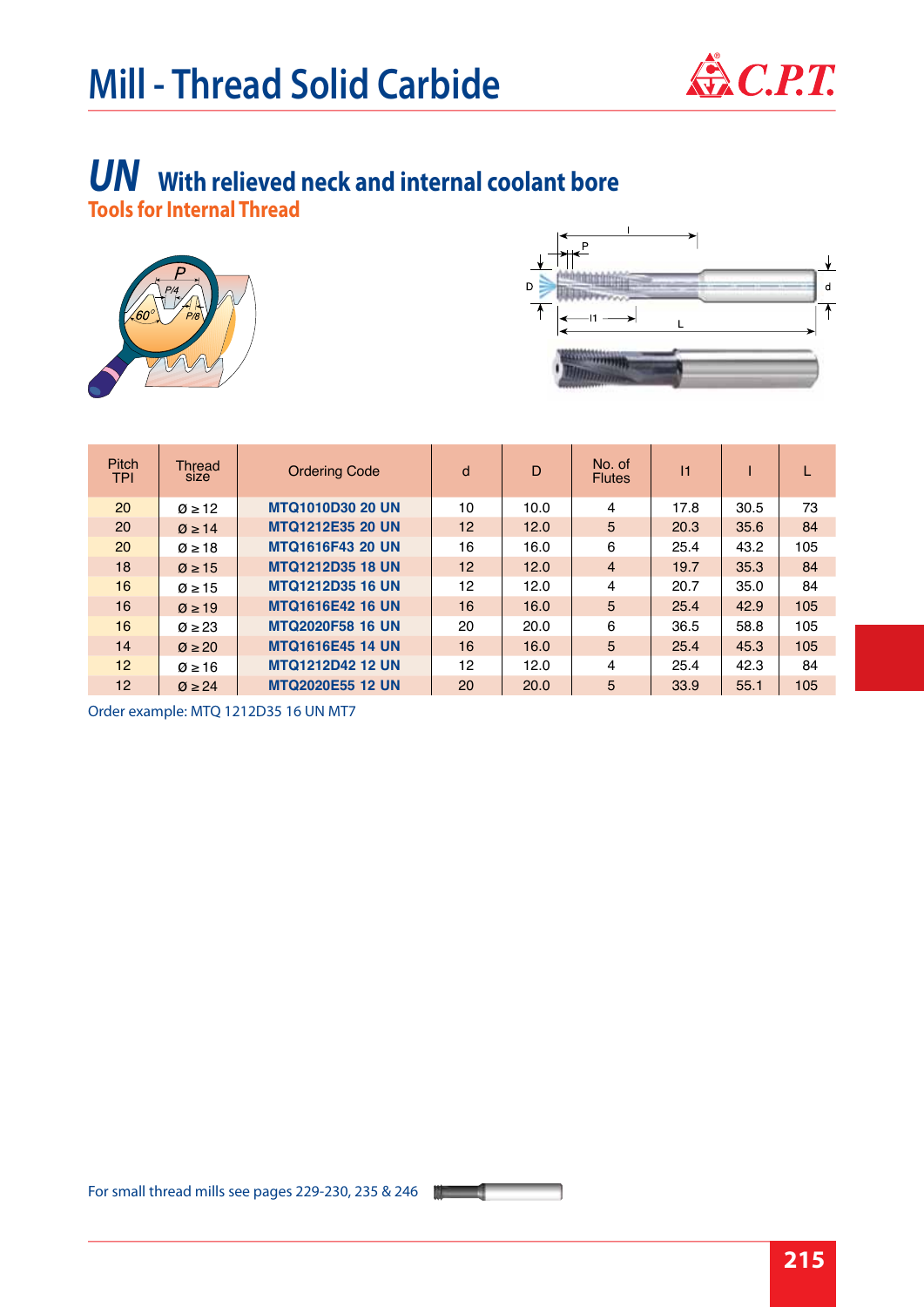## *UN Fast MT* **with internal coolant bore**



| Pitch<br><b>TPI</b> | <b>UNC</b> | <b>UNF</b> | <b>UNEF</b>      | <b>Ordering Code</b>                | d               | D   | Df   | <b>Flutes</b> |      | lf   |     |
|---------------------|------------|------------|------------------|-------------------------------------|-----------------|-----|------|---------------|------|------|-----|
| 24                  |            | 5/16.3/8   | 9/16, 5/8, 11/16 | <b>FMT 10066 G14 24 UN</b>          | 10              | 6.6 | 9.6  | 7             | 14.3 | 15.8 | 73  |
| 20                  | 1/4        |            |                  | * FMT 08048 E12 20 UN               | 8               | 4.8 | 6.8  | 5             | 12.1 | 13.1 | 64  |
| 20                  |            | 7/16, 1/2  | 3/4, 1           | FMT 12092 H21 20 UN                 | 12              | 9.2 | 11.4 | 8             | 21.0 | 22.1 | -84 |
| 18                  | 5/16       | 9/16.5/8   | 11/16            | <b>F14 18 UN</b><br><b>FMT 1006</b> | 10 <sup>1</sup> | 6.0 | 8.4  | 6             | 14.8 | 16.0 | 73  |
| 16                  | 3/8        | 3/4        |                  | <b>FMT 10074 F16 16 UN</b>          | 10              | 7.4 | 9.6  | 6             | 16.7 | 17.8 | 73  |
| 14                  | 7/16       | 7/8        |                  | <b>FMT 12085 F20 14 UN</b>          | 12 <sup>1</sup> | 8.5 | 10.7 | 6             | 20.9 | 22.0 | 84  |

Order example: FMT 08048 E12 20 UN MT8 \* without internal coolant

# *BSPT*

#### **Same Tool for Internal and External Thread**





| <b>Pitch</b><br><b>TPI</b> | Standard     | <b>Ordering Code</b>     | d  | D    | No. of<br><b>Flutes</b> |      |     |
|----------------------------|--------------|--------------------------|----|------|-------------------------|------|-----|
| 28                         | RC1/16-1/8   | <b>MT0606C9 28 BSPT</b>  | 6  | 6.0  | 3                       | 9.5  | 58  |
| 19                         | RC1/4-3/8    | <b>MT0808C14 19 BSPT</b> | 8  | 8.0  | 3                       | 14.0 | 64  |
| 14                         | RC1/2-7/8    | <b>MT1212D19 14 BSPT</b> | 12 | 12.0 | 4                       | 19.1 | 84  |
| 11                         | <b>RC1-2</b> | <b>MT1616D28 11 BSPT</b> | 16 | 16.0 | 4                       | 28.9 | 105 |

Order example: MT 1616D28 11 BSPT MT7 For thread mills with coolant through the flutes see next page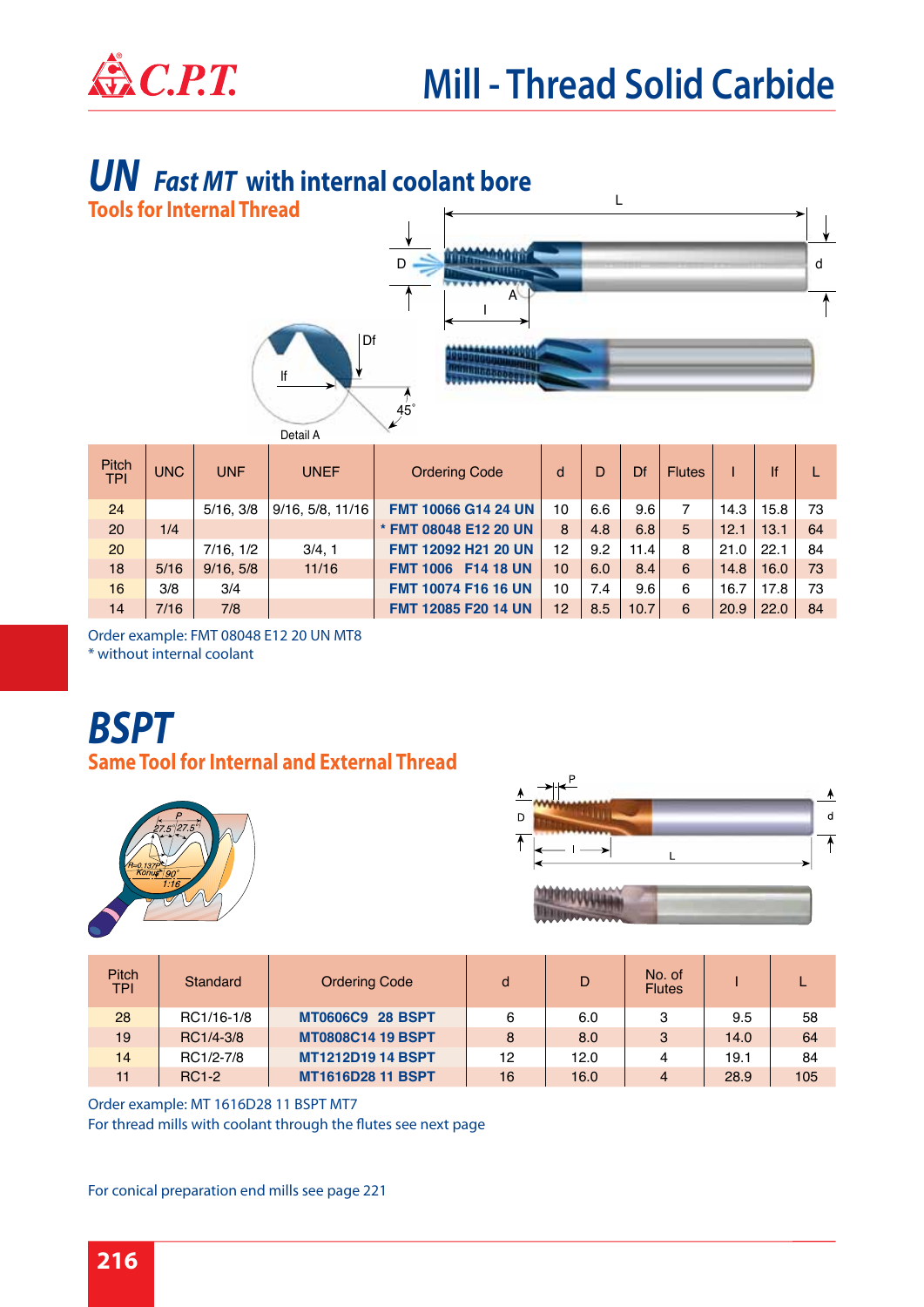# **Mill - Thread Solid Carbide**  $\mathbf{\mathbb{R}}$  C.P.T.



# *BSPT* **With internal coolant bore**

**Same Tool for Internal and External Thread**





| <b>Pitch</b><br><b>TPI</b> | <b>Standard</b> | <b>Ordering Code</b>       | d  | D    | No. of<br><b>Flutes</b> |      |     |
|----------------------------|-----------------|----------------------------|----|------|-------------------------|------|-----|
| 28                         | <b>RC1/8</b>    | <b>MTB08078C14 28 BSPT</b> | 8  | 7.8  | 3                       | 14.1 | 64  |
| 19                         | RC1/4-3/8       | <b>MTB1010D16 19 BSPT</b>  | 10 | 10.0 | $\overline{4}$          | 16.7 | 73  |
| 14                         | RC1/2-7/8       | MTB1616E26 14 BSPT         | 16 | 16.0 | 5                       | 26.3 | 105 |
| 11                         | <b>RC1-2</b>    | MTB1616D28 11 BSPT         | 16 | 16.0 | $\overline{4}$          | 28.9 | 105 |

Order example: MTB 08078C14 28 BSPT MT7

#### **Same Tool for Internal and External Thread**  *BSPT* **With internal coolant through the flutes**





|  | <b><i><u> 4444555566</u></i></b> |  |
|--|----------------------------------|--|
|  |                                  |  |
|  |                                  |  |
|  |                                  |  |
|  |                                  |  |

崩

| <b>Pitch</b><br><b>TPI</b> | Standard     | <b>Ordering Code</b>                | d  | D    | No. of<br><b>Flutes</b> |      |     |
|----------------------------|--------------|-------------------------------------|----|------|-------------------------|------|-----|
| 28                         | <b>RC1/8</b> | <b>MTZ08078C14 28 BSPT</b>          | 8  | 7.8  | 3                       | 14.1 | 64  |
| 19                         | RC1/4-3/8    | <b>MTZ1010D16</b><br><b>19 BSPT</b> | 10 | 10.0 | $\overline{4}$          | 16.7 | 73  |
| 14                         | RC1/2-7/8    | <b>MTZ1616E26</b><br><b>14 BSPT</b> | 16 | 16.0 | 5                       | 26.3 | 101 |
| 11                         | <b>RC1-2</b> | <b>MTZ1616D28</b><br><b>11 BSPT</b> | 16 | 16.0 | 4                       | 28.9 | 101 |

Order example: MTZ 1010D16 19 BSPT MT7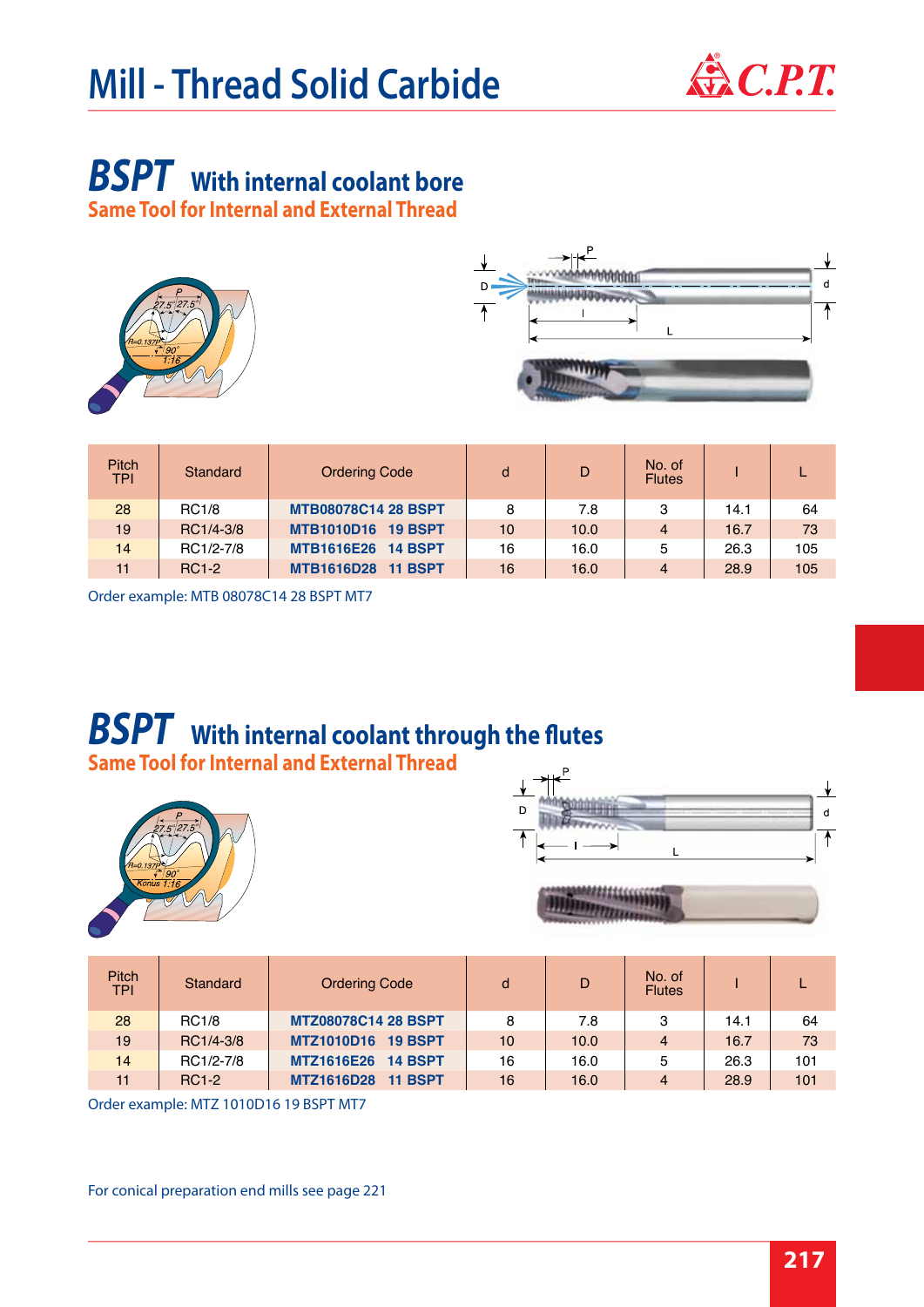

## *NPT*

**Same Tool for Internal and External Thread**





| <b>Pitch</b><br><b>TPI</b> | Standard         | <b>Ordering Code</b>                  | d  | D    | No. of<br><b>Flutes</b> |      |     |
|----------------------------|------------------|---------------------------------------|----|------|-------------------------|------|-----|
| 27                         | $1/16 - 1/8$     | <b>MT0606C9</b><br><b>NPT</b><br>- 27 | 6  | 6.0  | 3                       | 9.9  | 58  |
| 18                         | $1/4 - 3/8$      | MT0808C14 18<br><b>NPT</b>            | 8  | 8.0  | 3                       | 14.8 | 64  |
| 14                         | $1/2 - 3/4$      | MT1212D20 14<br><b>NPT</b>            | 12 | 12.0 | 4                       | 20.9 | 84  |
| 11.5                       | $1-2$            | MT1616D27 11.5 NPT                    | 16 | 16.0 | $\overline{4}$          | 27.6 | 105 |
| 8                          | $≥2 \frac{1}{2}$ | MT2020D39<br><b>NPT</b><br>8          | 20 | 20.0 | 4                       | 39.7 | 105 |

Order example: MT 0808C14 18 NPT MT7

### **Same Tool for Internal and External Thread** *NPT* **With internal coolant**





| <b>Pitch</b><br><b>TPI</b> | Standard    | <b>Ordering Code</b>                  | d               | D    | No. of<br><b>Flutes</b> |      |     |
|----------------------------|-------------|---------------------------------------|-----------------|------|-------------------------|------|-----|
| 27                         | 1/8         | MTB08076C10 27 NPT                    | 8               | 7.6  | 3                       | 10.8 | 64  |
| 18                         | $1/4 - 3/8$ | <b>MTB1010D16</b><br>18<br><b>NPT</b> | 10 <sup>°</sup> | 10.0 | 4                       | 16.2 | 73  |
| 14                         | $1/2 - 3/4$ | MTB16155D22 14 NPT                    | 16              | 15.5 | 4                       | 22.7 | 105 |
| 11.5                       | $1-2$       | <b>MTB2020D29</b><br><b>11.5 NPT</b>  | 20              | 20.0 | 4                       | 29.8 | 105 |
| 8                          | ≥21/2       | <b>MTB2020D39</b><br><b>NPT</b><br>8  | 20              | 20.0 | 4                       | 39.7 | 105 |

Order example: MTB 1010D16 18 NPT MT7

For thread mills with coolant through the flutes see next page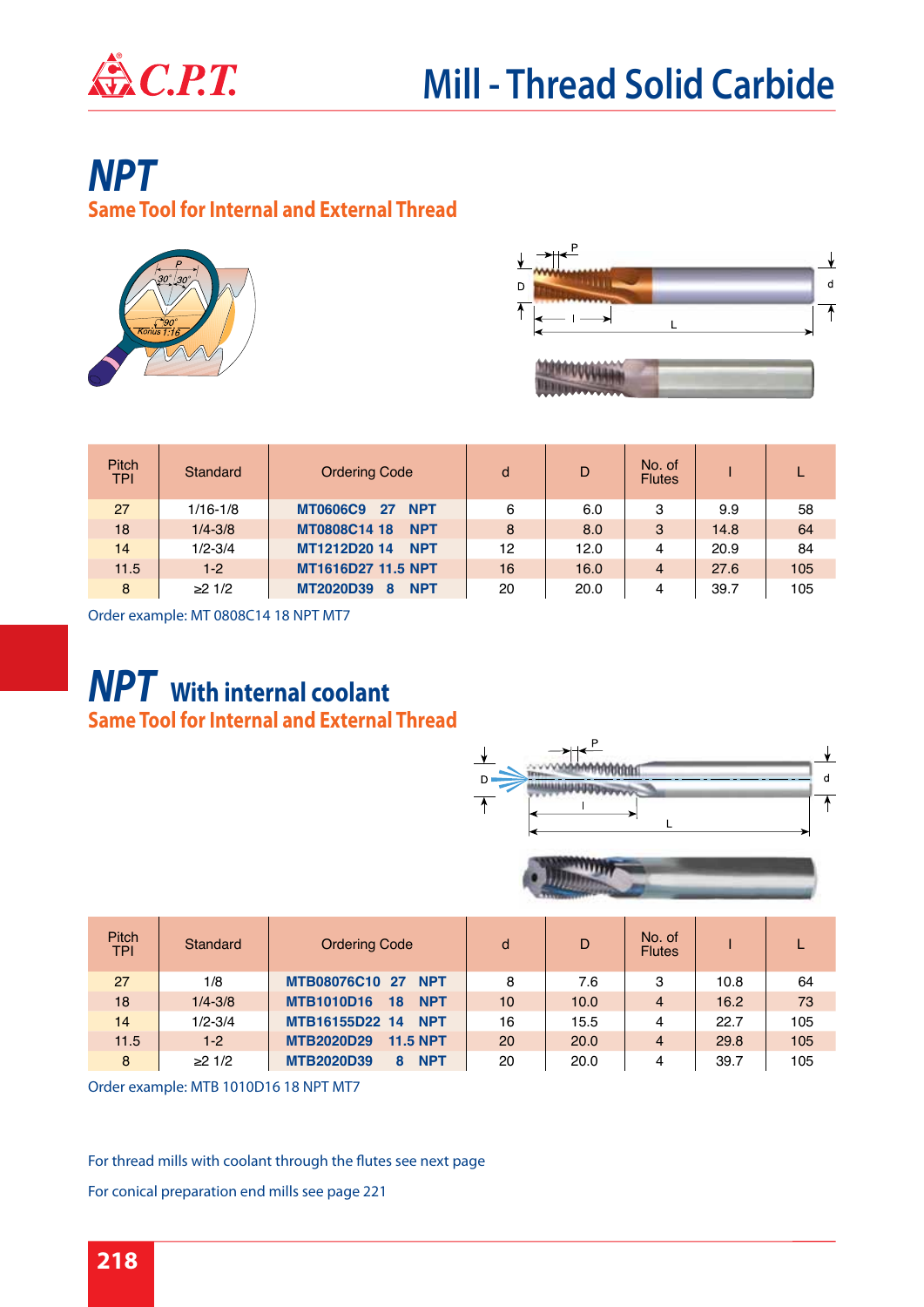# **Mill - Thread Solid Carbide**  $\mathbf{\mathbb{R}}$  C.P.T.



## *NPT* **With internal coolant through the flutes**

**Same Tool for Internal and External Thread**





| <b>Pitch</b><br><b>TPI</b> | Standard    | <b>Ordering Code</b>     | d  | D    | No. of<br><b>Flutes</b> |      |     |
|----------------------------|-------------|--------------------------|----|------|-------------------------|------|-----|
| 27                         | 1/8         | <b>MTZ08076C10 27NPT</b> | 8  | 7.6  | 3                       | 10.8 | 64  |
| 18                         | $1/4 - 3/8$ | MTZ1010D16 18NPT         | 10 | 10.0 | 4                       | 16.2 | 73  |
| 14                         | $1/2 - 3/4$ | <b>MTZ16155D22 14NPT</b> | 16 | 15.5 | 4                       | 22.7 | 101 |

Order example: MTZ 08076C10 27 NPT MT7

### **Same Tool for Internal and External Thread** *NPTF*





| <b>ANALYM ANALYSIS</b> |  |
|------------------------|--|

| <b>Pitch</b><br><b>TPI</b> | Standard     | <b>Ordering Code</b>       | d  | D    | No. of<br><b>Flutes</b> |      |     |
|----------------------------|--------------|----------------------------|----|------|-------------------------|------|-----|
| 27                         | $1/16 - 1/8$ | <b>MT0606C9</b><br>27 NPTF | 6  | 6.0  | 3                       | 9.9  | 58  |
| 18                         | $1/4 - 3/8$  | <b>MT0808C14 18 NPTF</b>   | 8  | 8.0  | 3                       | 14.8 | 64  |
| 14                         | $1/2 - 3/4$  | <b>MT1212D20 14 NPTF</b>   | 12 | 12.0 | 4                       | 20.9 | 84  |
| 11.5                       | $1-2$        | <b>MT1616D27 11.5 NPTF</b> | 16 | 16.0 | 4                       | 27.6 | 105 |
| 8                          | ≥21/2        | <b>MT2020D39 8 NPTF</b>    | 20 | 20.0 | 4                       | 39.7 | 105 |

Order example: MT 1212D20 14 NPTF MT7

For thread mills with coolant bore see next page For conical preparation end mills see page 221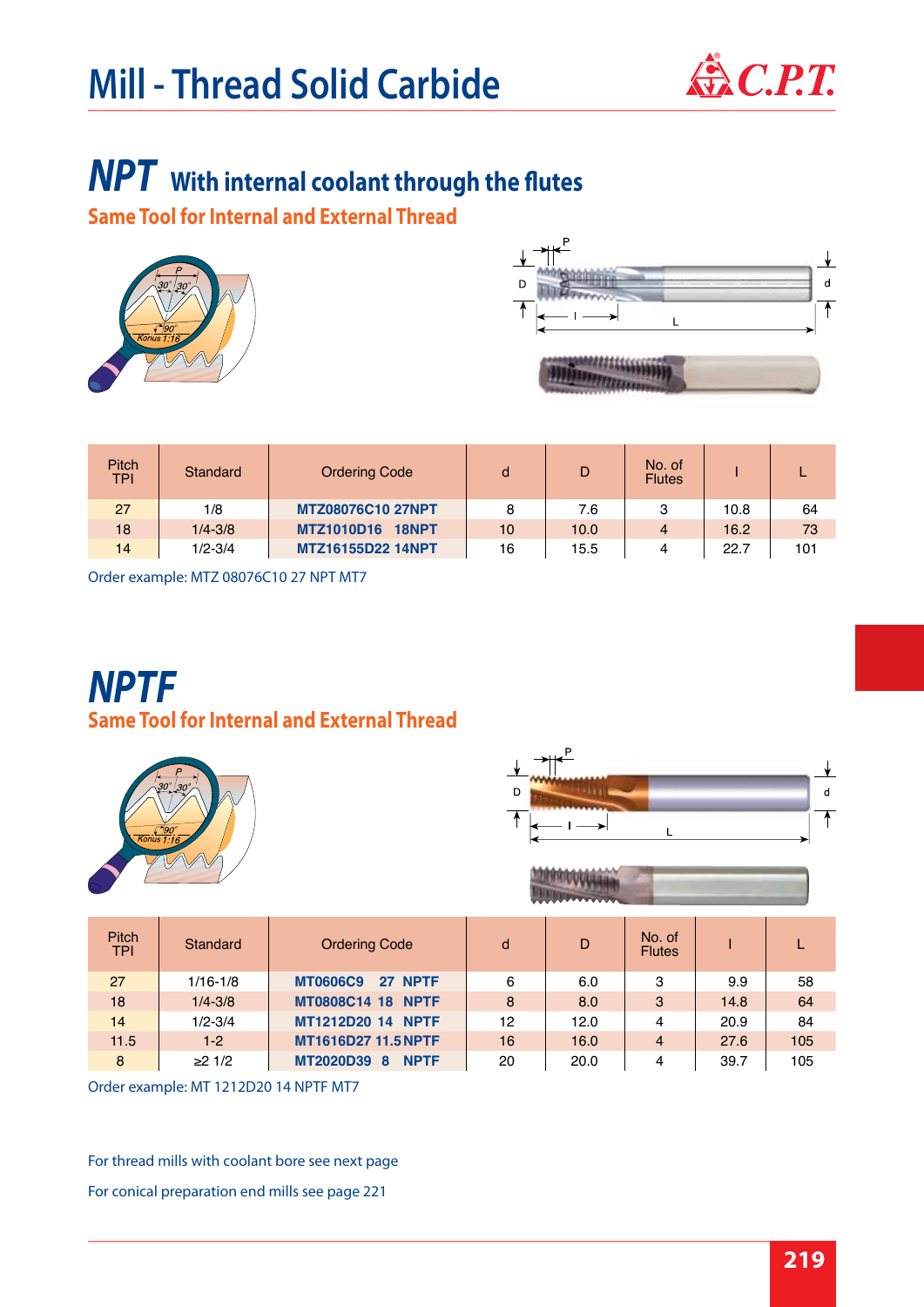

## *NPTF* **With internal coolant bore**

**Same Tool for Internal and External Thread**





| <b>Pitch</b><br><b>TPI</b> | Standard     | <b>Ordering Code</b>                   | d         | D    | No. of<br><b>Flutes</b> |      |     |
|----------------------------|--------------|----------------------------------------|-----------|------|-------------------------|------|-----|
| 27                         | 1/8          | MTB08076C10 27<br><b>NPTF</b>          | 8         | 7.6  | 3                       | 10.8 | 64  |
| 18                         | $1/4 - 3/8$  | <b>MTB1010D16</b><br><b>NPTF</b><br>18 | 10        | 10.0 | $\overline{4}$          | 16.2 | 73  |
| 14                         | $1/2 - 3/4$  | MTB16155D22 14<br><b>NPTF</b>          | 16        | 15.5 | 4                       | 22.7 | 105 |
| 11.5                       | $1 - 2$      | <b>MTB2022D29</b><br>$11.5$ NPTF       | <b>20</b> | 20.0 | $\overline{4}$          | 29.8 | 105 |
| 8                          | $\geq$ 2 1/2 | <b>MTB2020D39</b><br><b>NPTF</b><br>8  | 20        | 20.0 | 4                       | 39.7 | 105 |

Order example: MTB 16155D22 14 NPTF MT7

### **Same Tool for Internal and External Thread** *NPTF* **With internal coolant through the flutes**





| <b>Pitch</b><br><b>TPI</b> | Standard    | <b>Ordering Code</b>       |    | D    | No. of<br><b>Flutes</b> |      |     |
|----------------------------|-------------|----------------------------|----|------|-------------------------|------|-----|
| 27                         | 1/8         | <b>MTZ08076C10 27 NPTF</b> | 8  | 7.6  | 3                       | 10.8 | 64  |
| 18                         | $1/4 - 3/8$ | <b>MTZ1010D16 18 NPTF</b>  | 10 | 10.0 | 4                       | 16.2 | 73  |
| 14                         | $1/2 - 3/4$ | <b>MTZ16155D22 14 NPTF</b> | 16 | 15.5 | 4                       | 22.7 | 101 |

Order example: MTZ 1010D16 18 NPTF MT7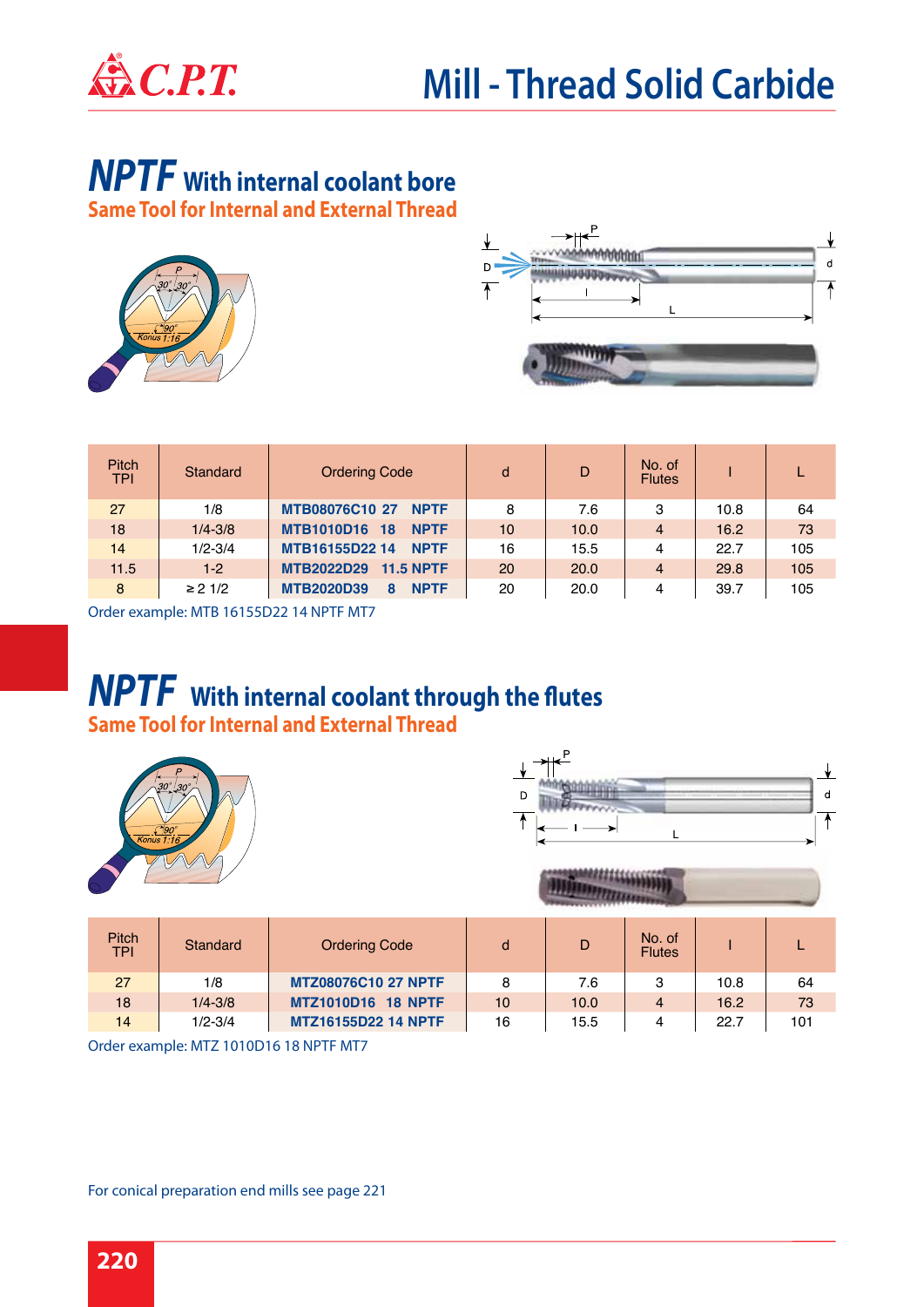# **Mill - Thread Solid Carbide**



# *Solid Carbide Tapered End Mills*

*Solid carbide tapered end mills are used for milling preparation of conical threads before the thread milling operation.*

#### **Advantages:**

- Increases the tool life of mill thread cutters and indexable inserts. **\***
- $\ast$  Equal and uniform load along the cutting edge of the mill thread cutter.
- $*$  Shorter machining time during the mill thread operation, due to the tapered preparation.
- Same tool for internal and external preparation. \*





Order example: SC 1085D24 MT7 Carbide grade: MT7



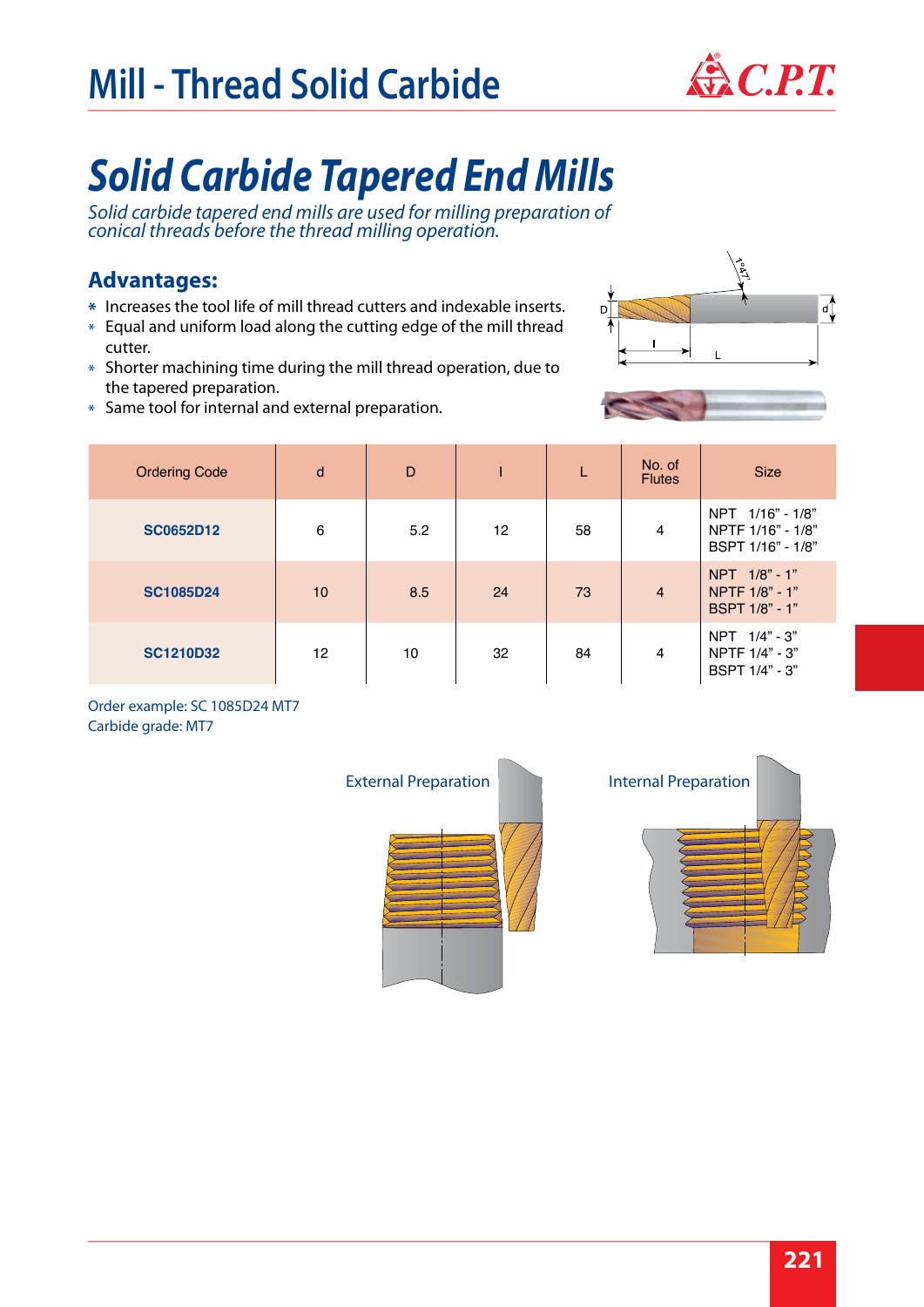

## *NPS* **With internal coolant bore**

**Same Tool for Internal and External Thread - Inch Shank**





| <b>Pitch</b><br><b>TPI</b> | Standard    | <b>Ordering Code</b>      | d<br>inch | D    | No. of<br><b>Flutes</b> |      |     |
|----------------------------|-------------|---------------------------|-----------|------|-------------------------|------|-----|
| 27                         | 1/8         | <b>MTB0312C04 27 NPS</b>  | 5/16      | 7.6  | 3                       | 10.8 | 63  |
| 18                         | $1/4 - 3/8$ | <b>MTB0375D06 18 NPS</b>  | 3/8       | 9.5  | 4                       | 16.2 | 76  |
| 14                         | $1/2 - 3/4$ | <b>MTB0625D08 14 NPS</b>  | 5/8       | 15.5 | 4                       | 22.7 | 101 |
| 11.5                       | $1-2$       | <b>MTB0750D1111.5 NPS</b> | 3/4       | 19.0 | 4                       | 29.8 | 101 |

Order example: MTB 0375D06 18 NPS MT7

### **Same Tool for Internal and External Thread - Inch Shank** *NPSF* **With internal coolant bore**



| <b>Pitch</b><br><b>TPI</b> | Standard    | <b>Ordering Code</b>       | d<br>inch | D    | No. of<br><b>Flutes</b> |      |     |
|----------------------------|-------------|----------------------------|-----------|------|-------------------------|------|-----|
| 27                         | 1/8         | <b>MTB0312C04 27 NPSF</b>  | 5/16      | 7.6  | 3                       | 10.8 | 63  |
| 18                         | $1/4 - 3/8$ | <b>MTB0375D0618 NPSF</b>   | 3/8       | 9.5  | 4                       | 16.2 | 76  |
| 14                         | $1/2 - 3/4$ | <b>MTB0625D0814 NPSF</b>   | 5/8       | 15.5 | 4                       | 22.7 | 101 |
| 11.5                       | $1-2$       | <b>MTB0750D1111.5 NPSF</b> | 3/4       | 19.0 | 4                       | 29.8 | 101 |

Order example: MTB 0312C04 27 NPSF MT7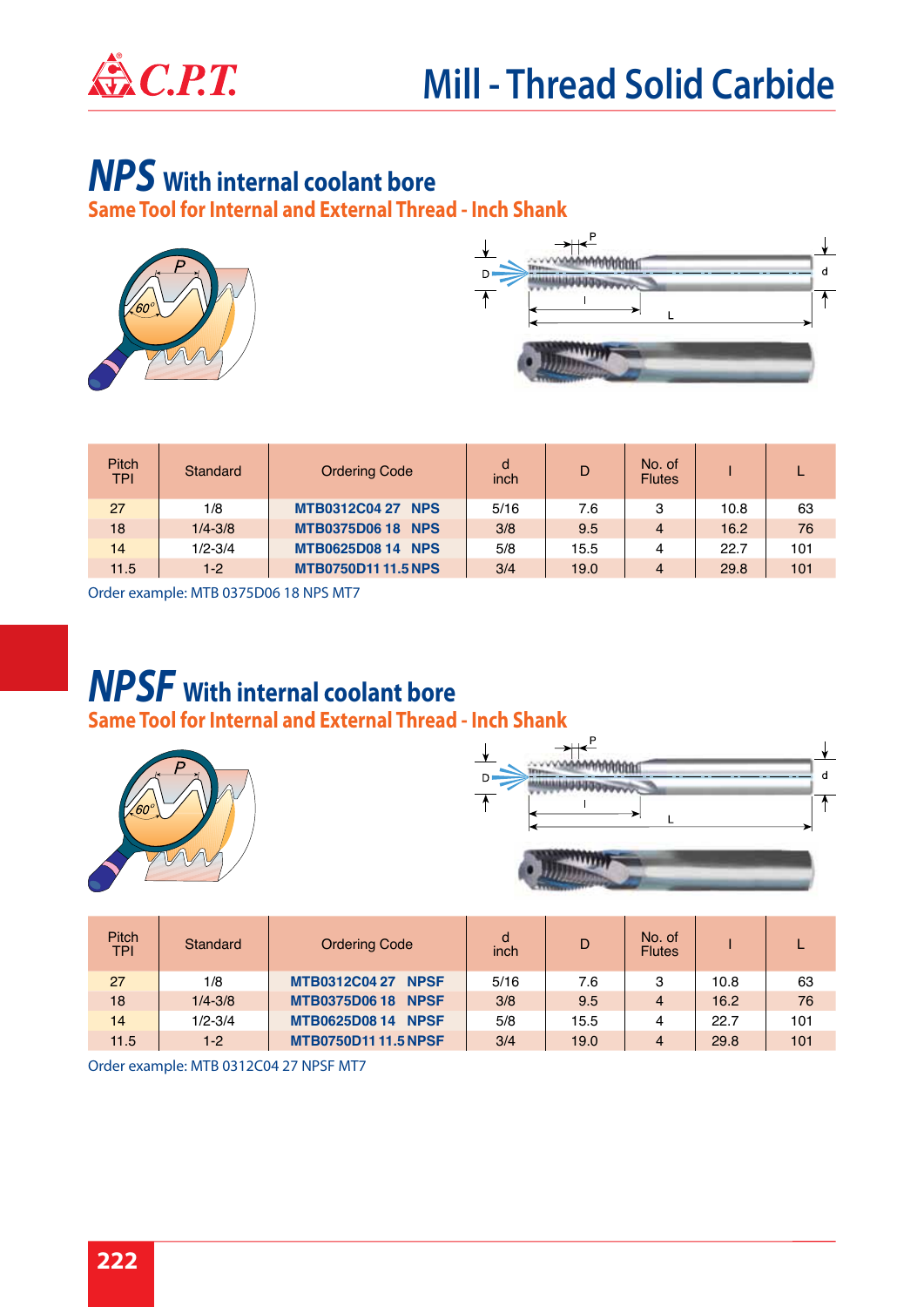

 $\mathsf{d}$ 

 $\overline{\Uparrow}$ 

# *PG* **DIN 40430 - With internal coolant bore**

**Same Tool for Internal and External Thread** 



| <b>Pitch</b><br><b>TPI</b> | Standard              | <b>Ordering Code</b>    |    | D    | No. of<br><b>Flutes</b> |      |    |
|----------------------------|-----------------------|-------------------------|----|------|-------------------------|------|----|
| 20                         | Pa <sub>7</sub>       | <b>MTB1010D19 20 PG</b> | 10 | 10.0 | 4                       | 19.7 | 73 |
| 18                         | Pg 9, 11, 13.5, 16    | <b>MTB1212D20 18 PG</b> | 12 | 12.0 | $\overline{4}$          | 20.5 | 84 |
| 16                         | Pg 21, 29, 36, 42, 48 | <b>MTB1212D23 16 PG</b> | 12 | 12.0 | 4                       | 23.0 | 84 |

Order example: MTB 1212 D20 18 PG MT7